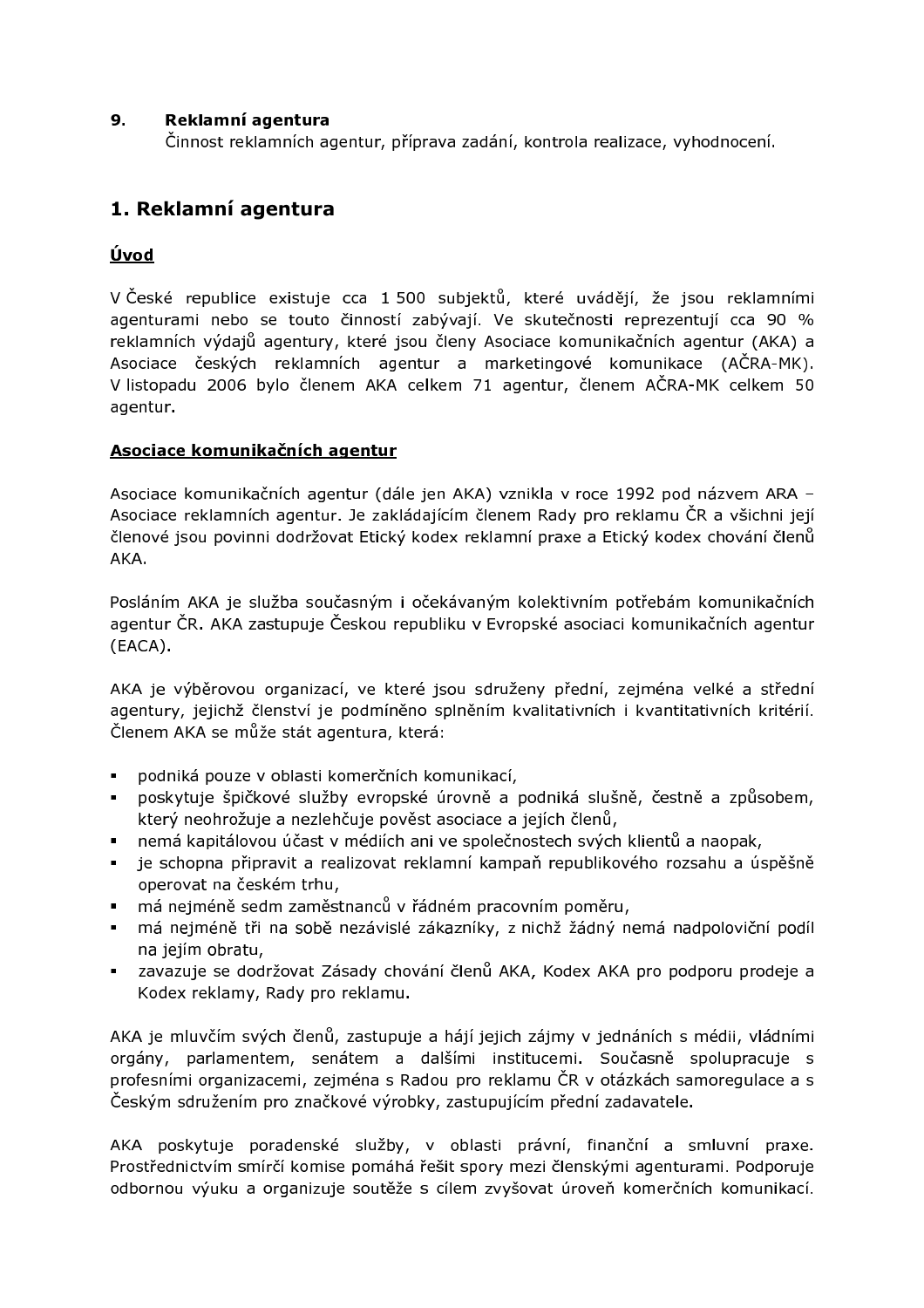Úzká spolupráce s EACA a AAAA (Americká asociace reklamních agentur) jí umožňuje čerpat nové poznatky a zkušenosti ze zemí, kde má komerční komunikace dlouhou tradici a opírá se o vysoké standardy. AKA je garantem odborné výuky komerční komunikace na Vysoké škole ekonomické, se kterou spolupracuje od roku 1995.

AKA je zakládajícím členem SKMO (Sdružení komunikačních a mediálních organizací), které koordinuje výzkum médií v České republice. AKA přispívá na financování těchto výzkumů, které jsou základním nástrojem při plánování mediálních kampaní. AKA je také zakládajícím členem ABC ČR (Audit Bureau of Circulation). Stálá pracovní sekce AKA "Media" průběžně sleduje vývoj mediálního trhu v ČR a vypovídací hodnotu dat, na základě kterých se zadavatelé rozhodují o investicích do komerční komunikace.

Pro financování rozvoje služeb, poskytovaných členům, založila AKA v roce 1996 dceřinou obchodní společnost ARA Service s.r.o. (ARA'S), která provozuje kurýrní dopravu zásilek a další služby.

AKA organizuje odborné semináře určené nejen pro pracovníky členských agentur. Více než třetina členských agentur je součástí mezinárodních sítí.

Jedná se o výběrovou organizaci sdružující přední komunikační agentury, které realizují cca 85 % ze 20 miliard korun obratu na českém trhu komerčních komunikací. Členské agentury jsou zařazeny podle svého zaměření do čtyř specializovaných sekcí, které pokrývají hlavní disciplíny tohoto komunikačního odvětí:

- komplexní reklamní servis.
- · mediální služby,
- direkt marketing včetně věrnostních programů,
- integrované podomkové služby s důrazem na podporu prodeje.

Hlavním posláním AKA je podporovat svobodné šíření komerčních projevů a jejich soutěž v souladu s příslušnými zákony a etickými zásadami. AKA stála u vzniku Rady pro reklamu a iniciovala přijetí etického kodexu, jehož dodržování všemi členskými agenturami je základem samoregulace komerční komunikace v České republice.

#### Asociace českých reklamních agentur a marketingové komunikace

Asociace českých reklamních agentur a marketingové komunikace (dále jen AČRA-MK) byla založena také v roce 1992 jako dobrovolné, nepolitické sdružení fyzických a právnických osob, které se zabývají reklamními a marketingovými službami a pracují převážně v systému full service s cílem zvyšovat profesionální úroveň české reklamy a ostatních činností marketingové komunikace. Je jedinou profesní organizací, která od svého vzniku sdružuje jen české subjekty. Je členem Hospodářské komory ČR a Rady pro reklamu. Její členové jsou povinni respektovat jak obecná ustanovení, tak i Kodex reklamy a jeho etické normy.

Cílem činnosti asociace je zvyšování profesionální úrovně české reklamy a ostatních činností v rámci marketingové komunikace. Činnost asociace je zaměřena na koordinaci a zastupování společných zájmů svých členů, jejich zastupování vůči příslušným oborovým svazům a orgánům státní správy, poskytování odborných informací, poradenských služeb a vyvíjení činnosti k prosazování příznivé image reklamy.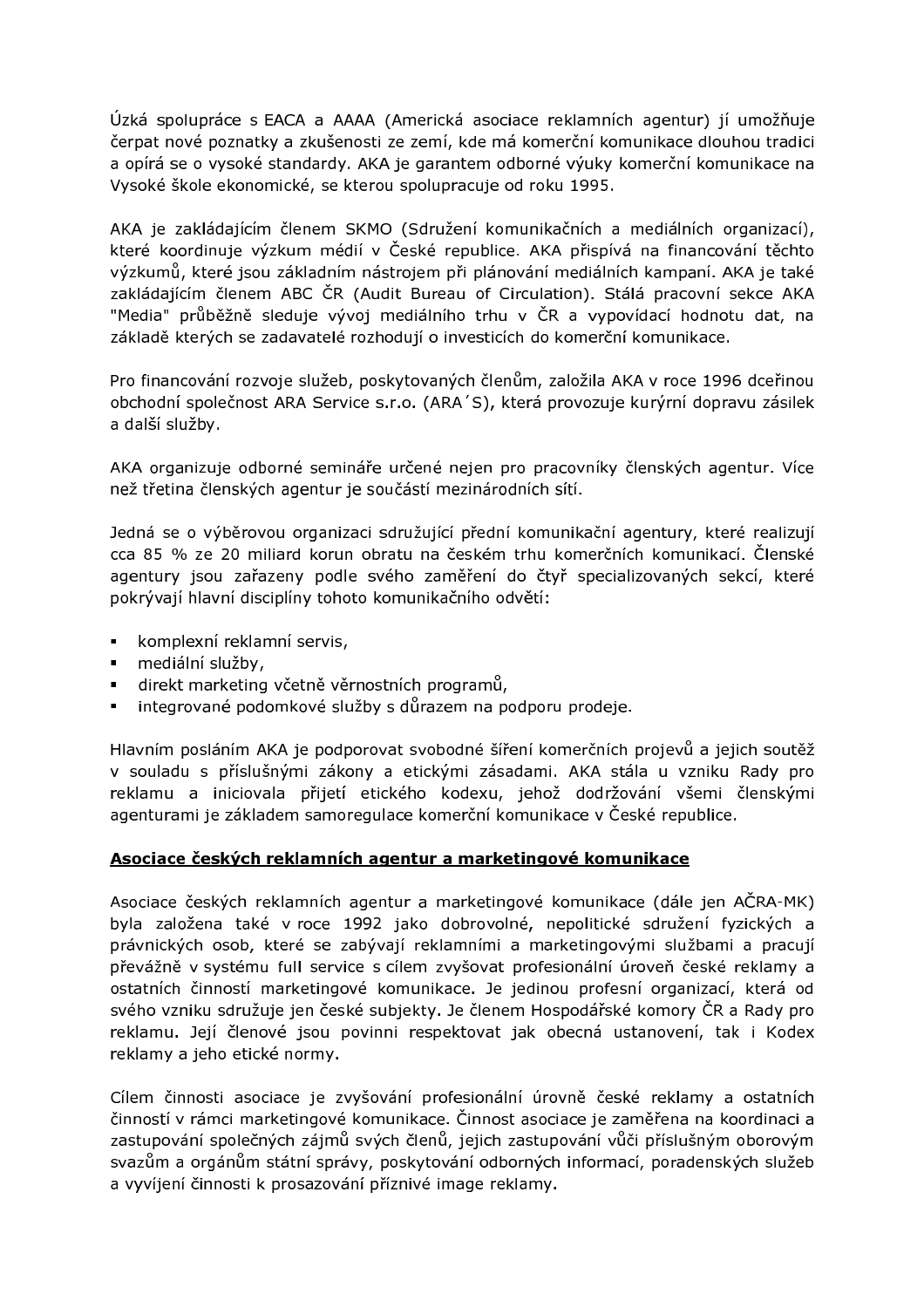V současné době sdružuje AČRA-MK celkem padesát členů. Celkový obrat členů činí zhruba 1,5 mld. Kč.

Členem asociace může být fyzická nebo právnická osoba, jejíž roční obrat představuje nejméně 6 mil. Kč, která převážně pracuje v systému full service, která není přímo či nepřímo ovládána nebo kontrolována médii a která zaplatí členský poplatek a příspěvek na propagaci asociace.

Podmínkou přijetí do asociace je rovněž roční čekatelská lhůta. Čekatelské členství vzniká dnem písemného prohlášení o přistoupení ke stanovám asociace, schválením žádosti o členství prezídiem a valnou hromadou asociace.

#### Rada pro reklamu

Rada pro reklamu (dále jen RPR) byla založena v roce 1994 jako organizace pro samoregulaci reklamy s cílem pomáhat k dosažení čestné, legální a pravdivé reklamy na území České republiky. Samoregulace reklamy je chápána jako nezasahování státu do oblasti reklamy a jako její regulace samotným reklamním průmyslem s reflektováním vývoje a změn na reklamním trhu. RPR má v současné době dvacet osm členů, kteří tvoří valnou hromadu jako nejvyšší orgán rady.

Jedním z důležitých orgánů rady je arbitrážní komise, která rozhoduje o stížnostech podaných na reklamy. Její rozhodnutí jsou závazná pro všechny členy RPR, např. pro všechny reklamní a komunikační agentury sdružené v AKA, AČRA-MK, vydavatele sdružené v UVDT (Unie vydavatelů), Českou televizi, Novu, Primu, Český rozhlas a pro zadavatele reklamy sdružené v ČSZ, stejně jako pro český cestovní ruch atd.

Rada vydává a novelizuje dokument Zásady etické reklamní praxe v České republice, který je souhrnným pohledem na reklamní mravy u nás.

Rada pro reklamu je od roku 1995 řádným členem Evropského sdružení samoregulačních orgánů (EASA).

#### Vznik reklamních agentur

Vznik prvních reklamních agentur se datuje do začátku 19. století. Odborné prameny uvádějí, že první reklamní instituce vznikla v Anglii v roce 1800, v USA v roce 1840 a v naší zemi v roce 1927. U jejich zrodu stáli obchodníci, kteří pracovali s médii a byli placeni provizí za prodej reklamního prostoru. Později začali pomáhat svým klientům s přípravou inzerátů a nakonec založili reklamní agentury a posunuli se blíže k reklamě než k médiím. Těžiště reklamy se přesunulo především na inzerci a rozšířila se i výroba plakátů. Za prvního tvůrce uměleckého plakátu je považován Jules Cheret (jeho plakáty se objevují poprvé v roce 1850). První inzeráty byly původně tištěny na zvláštních listech, ale během krátké doby se staly součástí novin a časopisů.

Dalším důležitým prostředkem reklamy se stávají ochranné známky, jejichž existenci upravovala a upravují zákonná opatření. S rozvojem obchodní sítě se věnuje pozornost výkladním skříním, pro reklamu bylo postupně využíváno vše, co bylo k dispozici (poštovní známky, razítka, karoserie automobilů, štíty domů, pouliční lampy a s objevem neonu začala i nová éra světelné reklamy). Reklama s úspěchem začala využívat i film,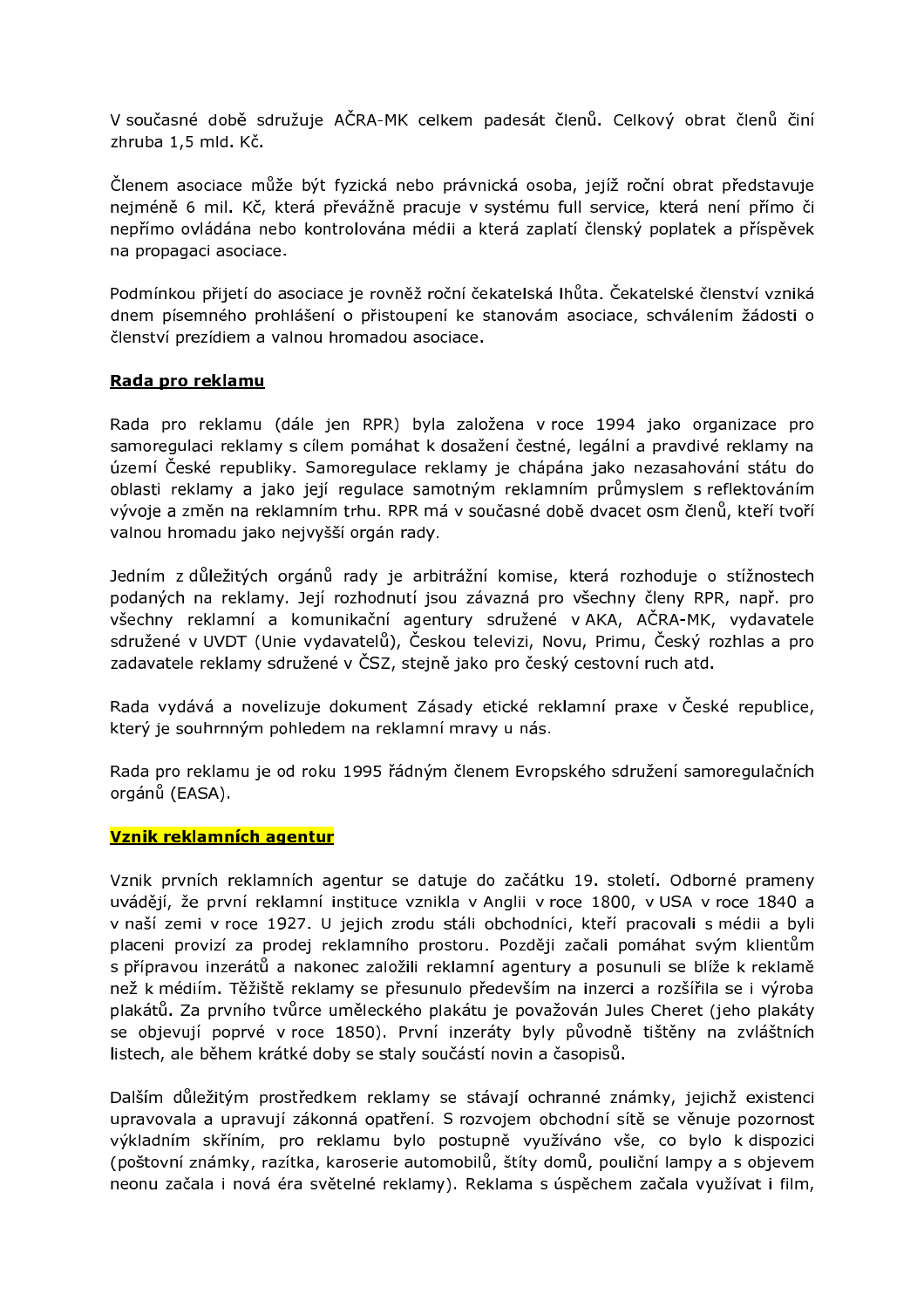diapozitivy a v tomto století postupně přibývaly další hromadné prostředky jako rozhlas, televize a všechna nová média.

Ani u nás nepřestala reklama v době "budování socialismu" existovat. Pracovala například agentura s mezinárodní působností RAPID, od roku 1954 působil reklamní podnik MERKUR a především pro potřeby zahraničních klientů byla od roku 1964 k dispozici agentura Čs. tiskové kanceláře MADE IN PUBLICITY. Agentura INCHEBA se specializovala na propagaci chemie a nezanikla ani propagační oddělení ve výrobních a obchodních podnicích.

Prudký rozvoj reklamy nastal po roce 1989, kdy se objevily stovky reklamních agentur. Vznikly také organizace a instituce, které aktivity v oblasti marketingových komunikací u nás zastřešují. Kromě již výše uvedených (AKA, AČRA-MK, RPR) je to např. Česká společnost pro propagaci a public relations (MOSPRA), Unie vydavatelů (UVDT), České sdružení pro značkové výrobky (ČSZV), Kancelář ověřování nákladů tisku (ABC ČR) a další. V širším pojetí sem patří i Česká marketingová společnost (ČMS), která mimo jiné vydává odborný časopis Marketing a komunikace, kde lze najít řadu odborných příspěvků na téma marketingových komunikací jako součásti marketingového mixu. Důležitá je činnost arbitrážní komise Rady pro reklamu, která v souladu s Evropskými normami zajišťuje samoregulaci reklamy.

Dnešní reklamní agentury zaměstnávají odborníky, kteří se vyznají v reklamní činnosti mnohem lépe než firemní zaměstnanci. Přinášejí do firmy pohled zvenčí a pomáhají řešit firemní problémy díky svým zkušenostem z práce s jinými klienty. Dnes i firmy které mají své silné reklamní útvary, spolupracují s reklamními agenturami.

Reklamní agentura je tedy vlastně firma, která poskytuje marketingové služby v oblasti reklamy. Napomáhá klientům při plánování, přípravě, realizaci a hodnocení všech reklamních projektů nebo jejich částí.

Některé agentury jsou obrovské - největší agenturou v USA je McCann-Erickson Worldwide. Ta dosahuje po odečtení nákladů na reklamní čas a prostor ročního obratu 1,8 miliardy dolarů (celkový obrat je 17 miliard dolarů). V poslední době se mnoho agentur zvětšilo, ale došlo k tomu spíše fúzemi a vytvářením holdingových struktur. Největší z těchto megaskupin je WPP Group, zahrnující několik velkých agentur specializovaných na reklamu, public relations a podporu prodeje, které mají v celosvětovém měřítku obrat přesahující 67 miliard dolarů ročně. Většina velkých agentur disponuje personálem i rozpočtem, který umožňuje realizovat celé reklamní kampaně od vytvoření marketingového komunikačního plánu přes přípravu reklamních kampaní, positioningu a vyhodnocení činnosti.

#### Výběr reklamní agentury

V případě, že se rozhodneme, že vytvoření reklamní kampaně vlastními silami by bylo neefektivní, zadáme reklamní kampaň odborníkům, tj. reklamní agentuře. Reklamní agenturu přitom musíme podrobně informovat o tom, co od ní očekáváme, jaké informace máme k dispozici atd. Jde o kvalitní "brífink". Informace by měly obsahovat jak postavení organizace či značky, na kterou má být kampaň zaměřena, tak její zaměření a cíle. Jednání zahrnuje jak ústní, tak i písemnou část, aby zadání bylo zcela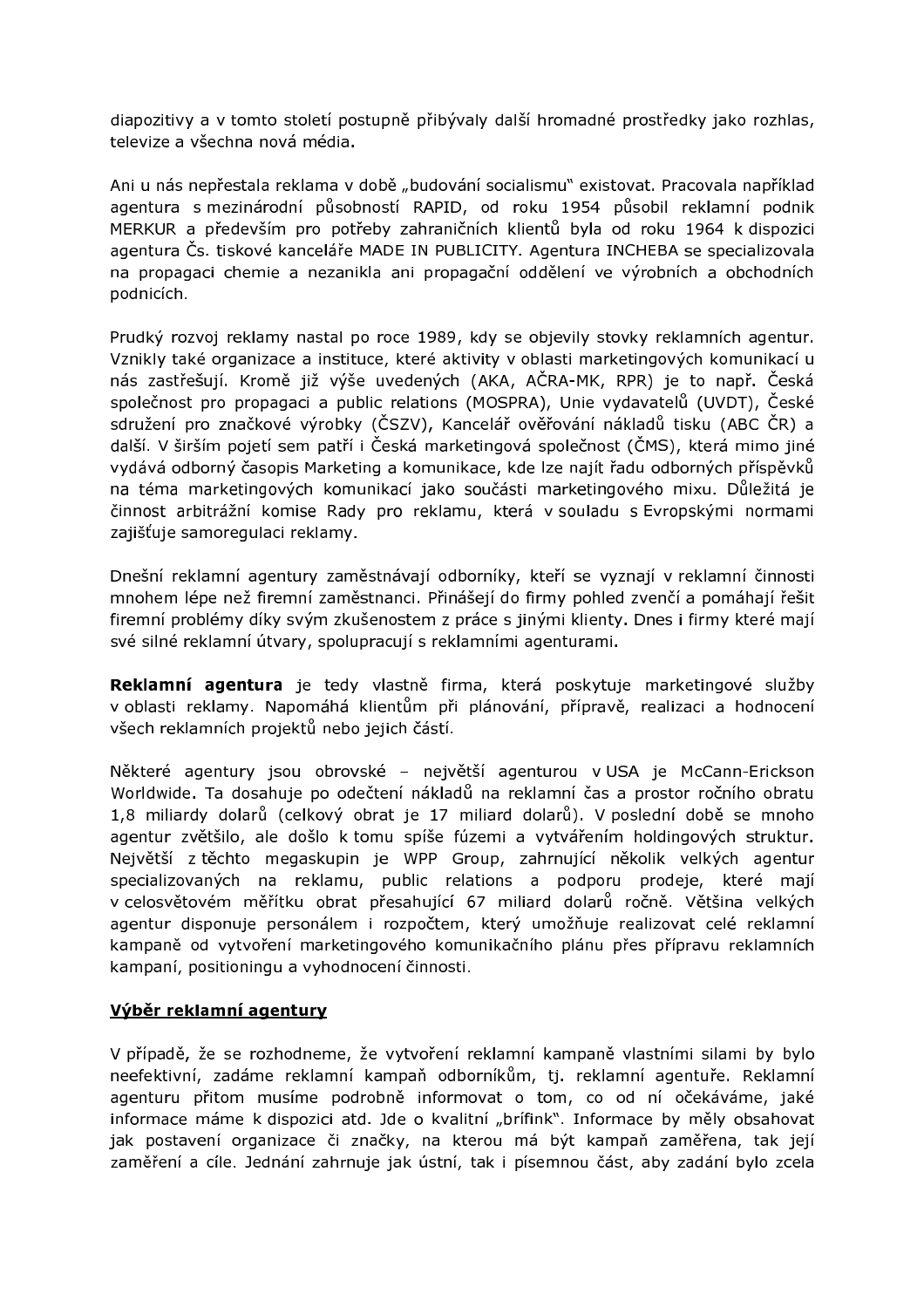jasné. Ke spolupráci je možné přizvat i více agentur do konkurzu, který je v reklamní řeči označován jako pitch.

Pro výběr správné agentury je důležitá znalost probíhajících reklamních kampaní, celostátních i regionálních. Reklamní kampaně můžeme sledovat v televizi, na billboardech, v tisku či rozhlase. Také si můžeme prohlížet prospekty, návody konkurence, stánky na výstavách, poutače v obchodech apod.

Pokud jste malý či střední podnikatel, pak si vyberete agenturu nedaleko od vás. Podobné agentury v regionech sdružuje Asociace českých reklamních agentur (AČRA). Pro zadavatele komplexních reklamních kampaní existuje Asociace komunikačních agentur (AKA). Tím však nelze říct, že by menší a střední agentury velké kampaně nezvládly. Obě asociace mají své ročenky představující jednotlivé agentury, jejich klientelu a obraty. Mají též webové stránky.

V České republice existuje i několik expertů včetně Registru reklamních agentur (soukromý podnik), kteří vám rádi pomohou. Tato služba je ovšem placená. Servis obou asociací je na rozdíl od toho zdarma.

Existuje řada návodů, jak si vybrat reklamní agenturu. Asociace komunikačních agentur (AKA), jejíž členové obhospodařují cca 80 % reklamních rozpočtů v Česku, doporučuje tento postup, který je zcela kompatibilní s doporučeným postupem Evropské asociace komunikačních agentur (EACA) a orientuje se podle něj většina velkých českých výrobců a servisních organizací. Tyto doporučené postupy odpovídají standardu zemí Evropské unie.

Před zahájením výběrového řízení na reklamní agenturu bychom se měli zamyslet nad následujícím:

- 1. výběr a udržení správné agentury má pro zákazníka zásadní význam, neboť právě reklamní agentura může hrát při propagaci jeho značek klíčovou úlohu. Dlouhodobé vztahv síle značek přispívají. Snažte se spíše o to, aby existující vztahy fungovaly, a nedomnívejte se, že výběr jiné agentury je jediným nutným řešením.
- 2. Pokud vyvstane požadavek nové reklamní kampaně, není vždy jediným správným rozhodnutím zahájit výběrové řízení. Alternativním řešením pro zákazníka je zkontaktovat agenturu, kterou již zná, například z práce na propagaci jiných značek.
- 3. Pokud se zákazník rozhodne pro výběrové řízení, pak není vždy nezbytné jít do kompletního kreativního řešení. Někdy může stačit zpracování strategických směrů a řešení.
- 4. V procesu výběrového řízení se musí zákazník s agenturou dohodnout na autorských právech a na zachování tajemství týkajících se materiálů, které zpracuje agentura, anebo materiálů dodaných klientem agentuře.
- 5. Cílem výběrového řízení, které je popsáno níže v deseti krocích, je optimalizovat kvalitu nabídek a pravděpodobnost výběru nejvhodnějšího partnera.

#### Deset kroků výběrového řízení na reklamní agenturu

#### 1. Připravte všechny potřebné vstupní informace: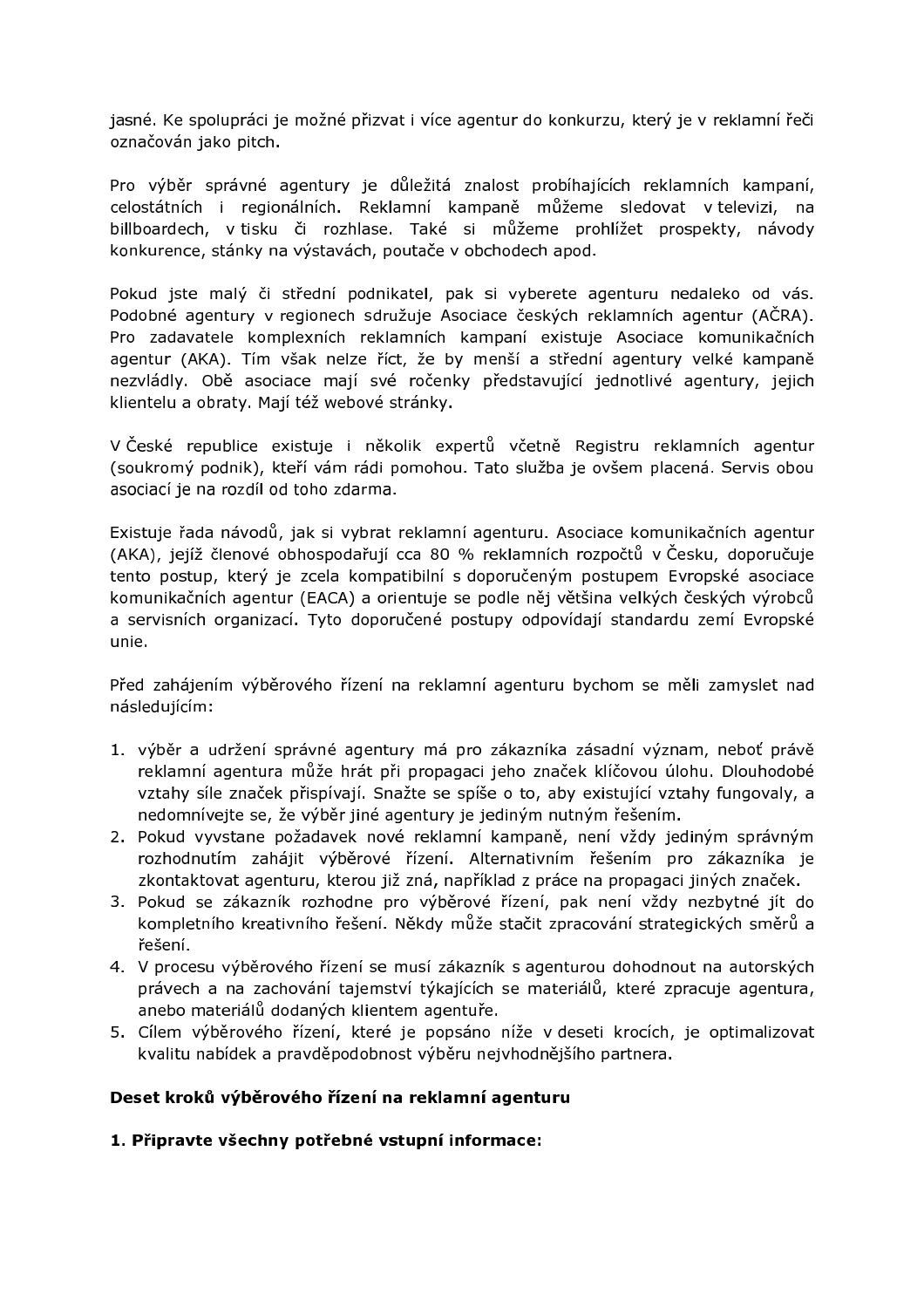- · Vypracujte osnovu zadání (brief). Promyslete úlohu reklamní či jiné marketingové komunikace a potenciálního přispění agentury těmto komunikacím.
- · Promyslete si, jaký typ agentury potřebujete (např. s ohledem na velikost rozpočtu, místo působení a specializaci). Mnohé z následujících poznámek předpokládají, že zákazník potřebuje full service agenturu nebo tvůrčí řešení, ale základní doporučení se týkají i mediálních agentur.
- Čtěte odborný tisk (především Strategii a Marketing & Media).
- · Sledujte relevantní reklamní kampaně a vyhodnocujte je podle svých měřítek. Zjistěte si, kdo za nimi stojí.
- · Prodiskutujte své poznatky s kolegy v jiných společnostech.
- · Vyžádejte si profilové informace a případně si pohovořte s vybranými agenturami, jež budou splňovat vaše kritéria. Uvědomte si nebezpečí, že informace o tom, že hledáte agenturu, brzy pronikne na veřejnost.
- · Zkontaktujte AKA, oznamte jí vyhlášení tendru a požádejte ji případně o informaci či o radu, pokud to budete potřebovat.
- · Promyslete si, z jakých odborných, objektivních, důvěrných či jiných zdrojů ještě můžete získat další informace pro váš průzkum.
- $\mathbf{u}$  . Porovnejte získané informace oproti stávajícím, které máte.

### 2. Vyzvěte maximálně tři agentury, aby se zúčastnily výběrového řízení (nebo maximálně čtyři, pokud zahrnete i tu, s níž jste dosud spolupracovali):

- · Nenechte se zlákat k rozšíření seznamu o další kandidáty.
- · Soutěžící agentury by měly vědět, kolik soupeřů se řízení bude účastnit a zda je na seznamu i agentura v současné době spolupracující s klientem. Klient by měl písemně potvrdit, zda jsou výběrová řízení a jména účastníků tajná či nikoliv.
- · V případě konfliktu zájmu (vámi vybraná agentura již pracuje pro konkurenci) si vyžádejte od takového agentury potvrzení, že tato skutečnost jí nebude bránit v servisu pro vaši společnost a že vytvoří v agentuře podmínky pro utajení vašich záměrů a postupů včetně odpovědnosti týmu, který bude pracovat na vaší zakázce.

### 3. Promyslete si, jaké by měly být požadované výsledky řízení, a podle toho připravte brief:

- Vypracuite stručné, ale důkladné písemné zadání pro soutěžící agentury.
- · Definujte a vyjasněte všechny aspekty, na jejichž základě budou posuzovány prezentace agentur, a doporučte přibližnou dobu trvání každé prezentace.
- · Ze zadání musí být jasné, zda jsou vyžadovány jen strategické návrhy, nebo také tvůrčí náměty, anebo se očekává kompletní strategické a výtvarné řešení kampaně. Agentury pak respektují přání zákazníka.
- Jasně definujte povahu služeb, které očekáváte.
- · Připravte návrh odměny pro soutěžící a podmínky kontraktu pro vítěznou agenturu.

### 4. Promyslete si, jakou dobu budou agentury potřebovat na zpracování prezentace podle zadání:

- · Připravte pevný harmonogram celého výběrového procesu a držte se jej.
- · Poskytněte agenturám čas pro tvorbu.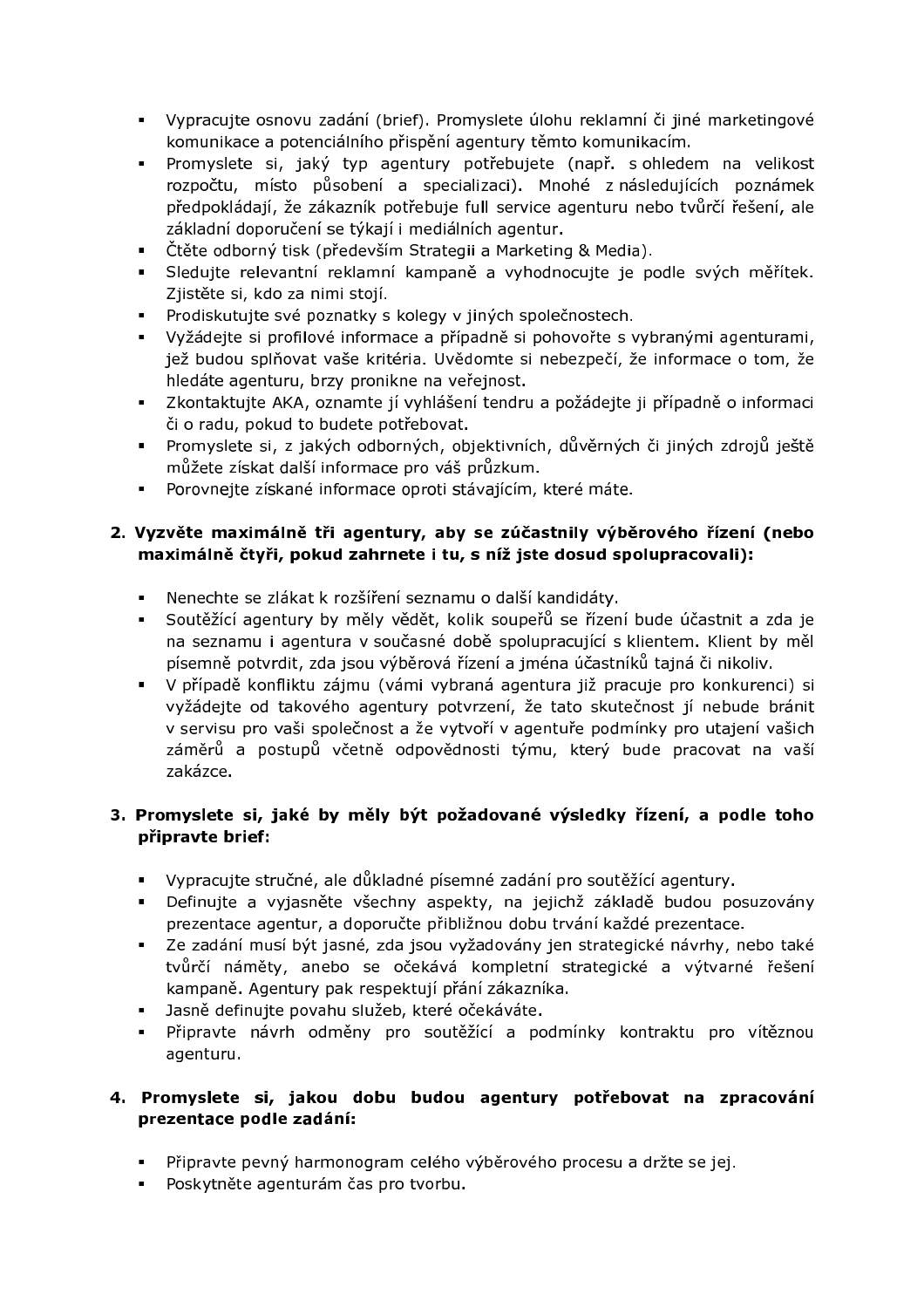· Na vytvoření kompletního kreativního řešení doporučujeme ponechat minimálně čtyři týdny.

### 5. Serióznosti a vážnosti výběrového řízení napomůže poskytnutí finanční odměny, kterou prokážete, že vám na výběrovém řízení skutečně záleží:

- Klient se musí rozhodnout, zda a v jaké výši poskytne účastníkům finanční příspěvek (skicovné).
- · Finanční přispění (částka bude známá předem a bude stejná pro všechny agentury, které se účastní užšího výběru) je důkazem závaznosti a vážných úmyslů. Doporučené skicovné (kontaktujte sekretariát AKA) nepokrývá náklady agentury spojené s účastní v soutěži.

### 6. Poskytněte vstupní marketingové údaje, jejich interpretaci a vyjasnění:

- · Klient by měl projevit ochotu poskytnout na základě dohody o mlčenlivosti marketingové údaje a údaje z příslušných průzkumů a umožnit zaměstnancům agentury, aby kontaktovali lidi ve společnosti, se kterými budou pracovat, pokud budou vybráni.
- · Zajistěte, že vždy bude určen jeden vedoucí pracovník společnosti, který bude vyřizovat veškeré dotazy tak, aby odpovědi byly konzistentní. Nepodceňujte čas, který bude na splnění této úlohy zapotřebí.
- · Uplatněte stejná pravidla přístupu k informacím pro všechny účastníky výběrového řízení.

### 7. Ujasněte si úlohu všech zainteresovaných na obou stranách a stanovte objektivní systém hodnocení:

- · Zajistěte, aby všichni ti, kteří budou odpovědni za rozhodnutí, byli seznámeni se zadáním, byli o smyslu výběrového řízení plně informováni a byli přítomni na všech prezentacích.
- · Informujte agentury o pracovních titulech a úlohách zástupců klienta ve výběrovém řízení.
- · Ujistěte se, že prezentační týmy agentury budou zahrnovat osoby, které budou skutečně prezentaci zpracovávat.
- Vymezte si dostatek času na prezentace účastníků, dotazy a diskusi.

### 8. Trvejte na nezbytných obchodních náležitostech před tím, než provedete výběr:

- · Zajistěte, že obchodní náležitosti (kontrakty, odměna a řízení vztahů) budou prodiskutovány dříve, než bude provedeno samotné jmenování.
- Asistenci můžete získat u AKA včetně doporučených obchodních smluv, odpovídajících evropskému standardu. Informace jsou k dispozici písemně či na webových stránkách AKA.

#### 9. Rozhodujte se rychle a informujte seriózně:

· Co nejdříve po prezentacích, zpravidla do jednoho týdne (kromě zvláštních případů, kdy se rozhodnete podrobit soutěžní práce další analýze), rozhodněte o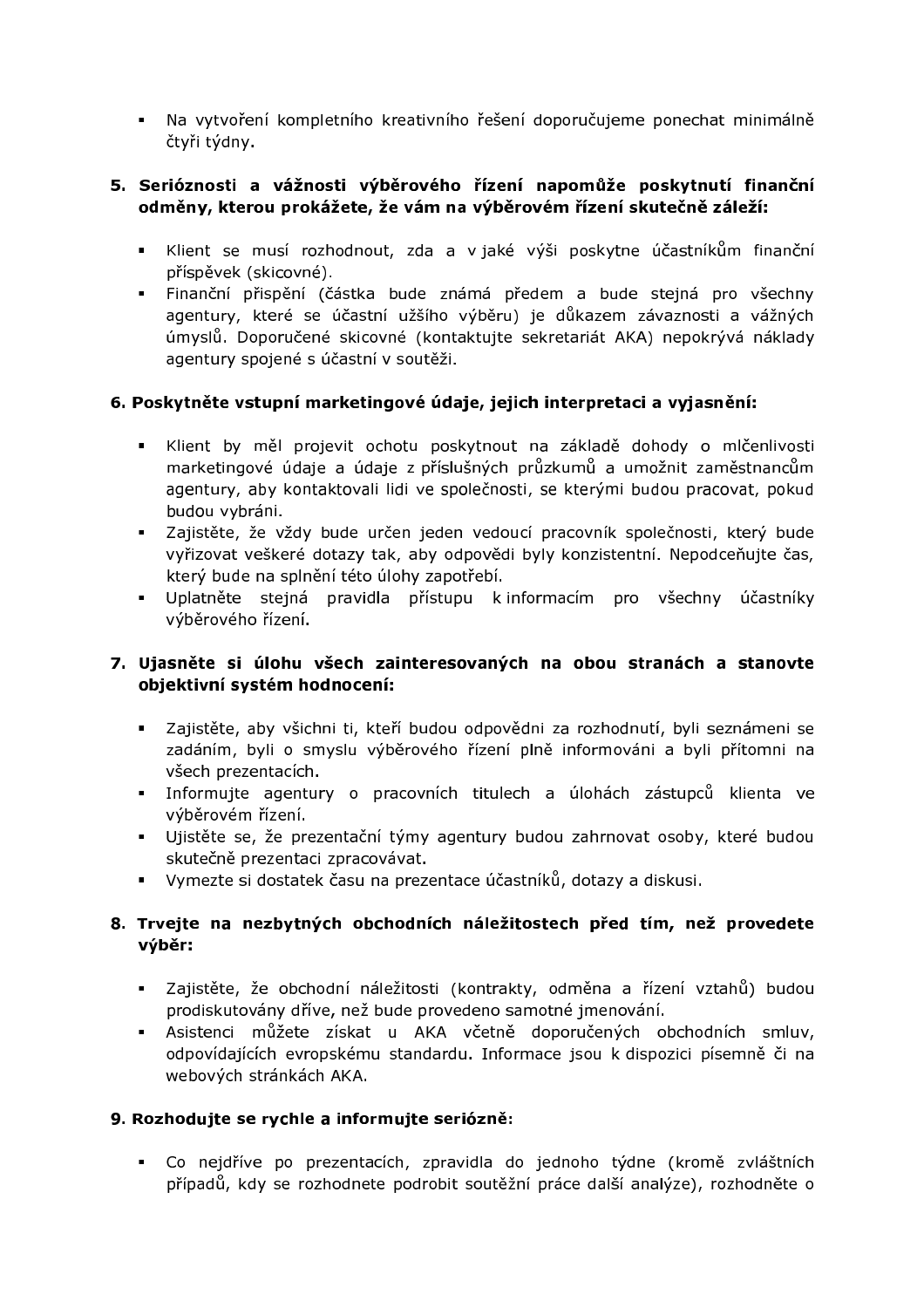vítězné agentuře. Definujte jednoznačně způsob informování agentur (úspěšných i neúspěšných) o výsledku výběrového řízení.

- · Zajistěte, aby toto rozhodnutí bylo všem zúčastněným agenturám oznámeno tentýž den.
- · Okamžitě vydejte tiskovou zprávu pro odborný tisk. Nezapomeňte informovat o výsledcích AKA a svou asociaci.

### 10. Navažte s novou agenturou spolupráci a chovejte se k neúspěšným agenturám zdvořile:

- · Po výběrovém řízení prokažte neúspěšným agenturám laskavost a uspořádejte schůzku, která jim dá šanci projednat důvody neúspěchu.
- Každá neúspěšná agentura musí vrátit všechny tajné materiály a informace poskytnuté klientem při výběrovém řízení a klient na požádání musí vrátit celou prezentaci příslušné agentuře.
- · Dodržujte závazky kontraktu se současnou agenturou, zejména výpovědní lhůtu, a zaplaťte všechny splatné faktury.
- · Zajistěte, že bývalá agentura bude spolupracovat s novou při předání všech materiálů a zajistěte, že všechny materiály, které patří klientovi mu budou v souladu s kontraktem vráceny.
- Dejte vítězné agentuře najevo dobrou vůli ke spolupráci a budování dlouhodobého vztahu.

Aby byl "brífink" reklamní agentury kvalitní a splnil svůj úkol, musí obsahovat:

- 1. Situační analýzu jasné shrnutí všech postavení značky (produktu, služby, společnosti atd.) na trhu.
- 2. Stanovení úkolu přehled základních aspektů činností, které je třeba udělat, a jakým způsobem bude měřena účinnost (splnění cílů).
- 3. Stanovení cílů reklamní kampaně čeho má reklama dosáhnout a jakým způsobem bude měřena účinnost (splnění cílů).
- 4. Cílovou skupinu stanovení, pro koho je reklamní kampaň určena.
- 5. Znalost spotřebitele jaké specifické znalosti o spotřebiteli máme z pohledu spojení značky s cílovou skupinou.
- 6. Argumentaci jaké jsou nejpřesvědčivější argumenty o přínosu značky, které chceme zprostředkovat cílové skupině.
- 7. Podporu důvody pro důvěryhodnost argumentace, pro přesvědčení spotřebitele o slibovaných výhodách (benefitech).
- 8. Reklamní myšlenku nosná myšlenka, která je schválena a je vhodná pro tento úkol.
- 9. Úvahy o realizaci sdělení těch aspektů značky i speciálních aspektů realizace, které by agentura měla vzít v úvahu.
- 10. Praktické úvahy tj. výběr médií, prostor pro reklamu, rozpočet, časový harmonogram, požadavky na průzkum.
- 11.Kritéria hodnocení jak bude práce agentury hodnocena v jednotlivých stadiích vývoje a zda a jakým způsobem budou realizovány protesty.
- 12. Schválení informace by měly být odsouhlaseny vedoucím projektu (za zadavatele) a ředitelem agentury.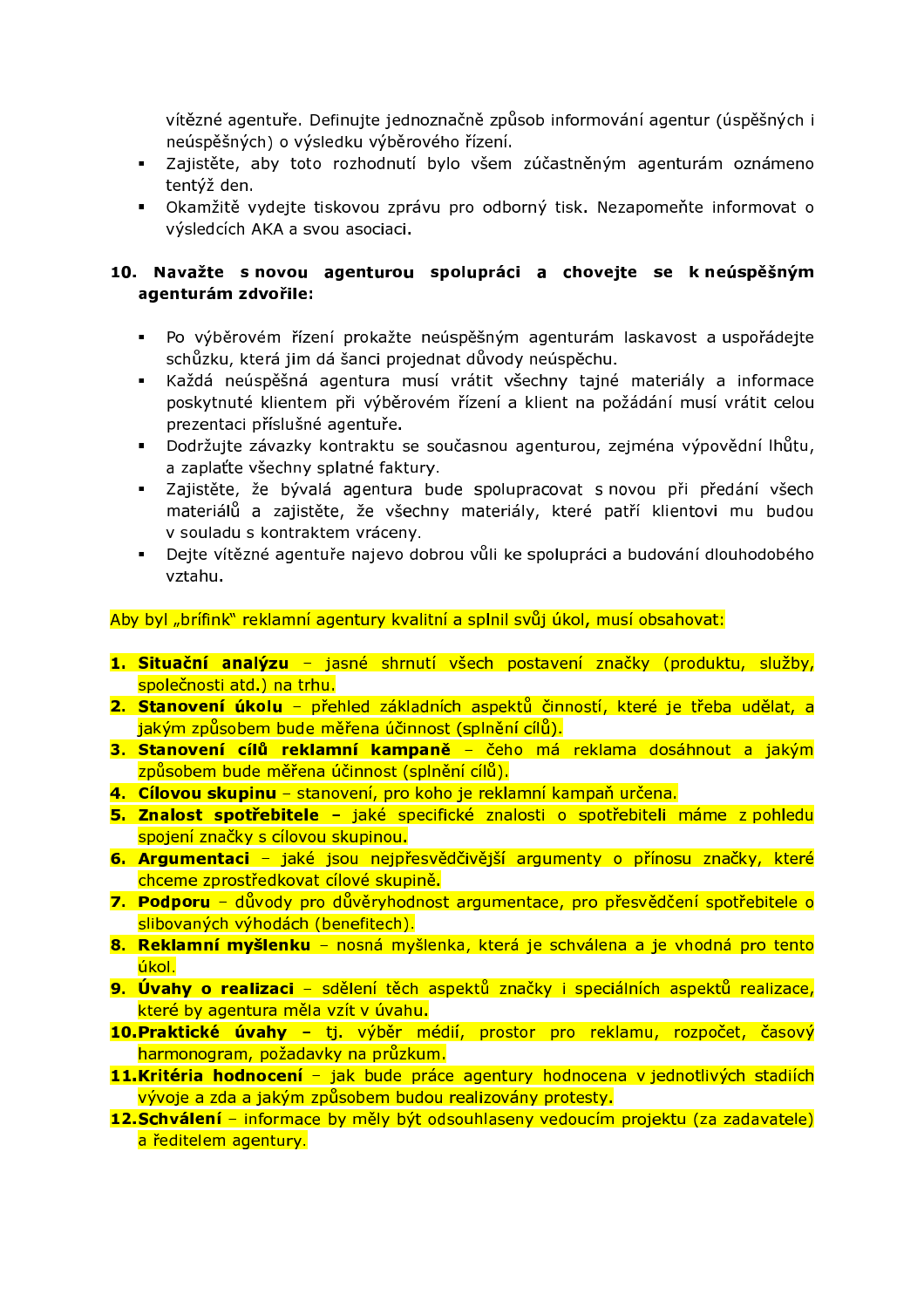# 2. Soutěže v oblasti reklamy

V oblasti reklamy existují následující soutěže:

Duhová kulička: pořadatelem soutěže je Filmfest, s. r. o., pořadatel Mezinárodního festivalu filmů pro děti a mládež ve Zlíně, a záštitu poskytuje Evropská asociace komunikační agentur, Asociace komunikačních agentur a Asociace public relations. Projekt se skládá z mezinárodní soutěžní oborové přehlídky reklamních spotů a tiskové reklamy Duhová kulička, konference Děti a reklama a Večery s reklamou.

V roce 2008 se konal již šestý ročník této mezinárodní soutěže reklamy zacílené na děti a mládež. Suverénně neoceňovanější reklamní agenturou se stala EuroRSCG, která sbírala ceny za své reklamy pro Unicef. Druhý největší úspěch zaznamenaly příspěvky agentur skupiny Ogilvy Group ČR. Po dvou umístěních získaly agentura RMG:Connect s TV spotem pro obchodní řetězec Ikea (3. a 1. místo), agentura Ogilvy Action s tiskovou reklamou Chiquita Junior Bananas (2x 2. místo) a Mathers Communications s tiskovou reklamou Golf pro Leontinku (2.a 3. místo). Tři ocenění si odnesla také Česká televize a **NROS** Kuře slaví let Nadace  $7a$ kampaň  $10<sup>1</sup>$ Pomozte dětem (zdroj: http://duhovakulicka.zlinfest.cz).

Louskáček: prestižní kreativní soutěž, která je koncipována obdobně jako ostatní soutěže tohoto typu ve světě. Lze do ní přihlásit všechny realizované kampaně za předcházející rok. Porota je složena z nejlepších reklamních kreativců České republiky. Soutěž založila v roce 1993/94 AKA a předala ji ADC (Art Direktor Club), který je jejím současným pořadatelem.

Ceny si dříve odnášeli "známé firmy" jako např. Ogilvy CID, obalový specialisté z Cocoon(u), studio Open Idea, ale také osamocení jednotlivci jako např. Aleš Mička.

V roce 2007 byly na cenu nominovány pouze čtvři práce. V kategorii direct marketing to byla reklamní agentura Mark/BBDO s prací "Nejlepší pizza ve městě" a agentura Touch Branding s "We'll Give Our Blood for Good Branding". V kategorii grafický design, typografie a korporátní identita byli taky nominovány pouze dvě práce – identita festivalu Jeden Svět od agentury Comtech a identita agentury Touch Branding. V kategorii obalového designu porota pro rok 2007 neudělila žádnou nominaci.

Oba udělené bronzové Louskáčky si nakonec v roce 2007 odnesla agentura Touch Branding. (zdroj: http://www.designportal.cz/souteze-tendry/louskacek-2007vysledky.html).

Zlatá pecka: soutěž hodnotí a oceňuje nejlepší tvůrčí práce v oblasti reklamy a marketingové komunikace. Lze do ní přihlásit všechny původní reklamní produkty včetně návrhů, které nebyly realizovány. O udělení cen a nominací rozhoduje nezávislá porota, složená ze zástupců médií, uměleckých profesí a V.I.P. osobností. Je pořádána AČRA-MK od roku 1995

Mezi vítězné exponáty patří např.:

Přihlašovatel Název exponátu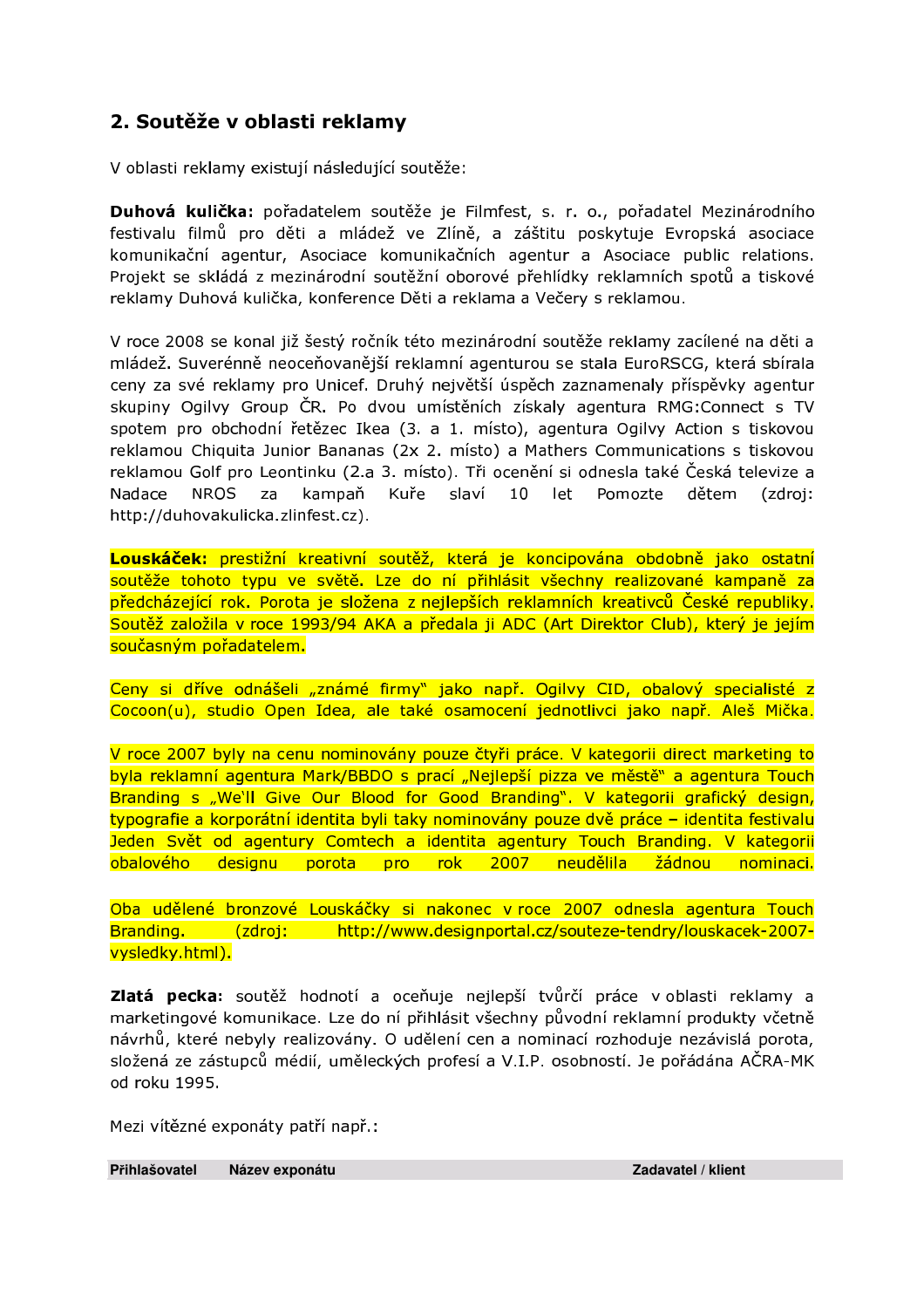SAZKA, a.s. televizní spot "PRALES" (50") MARK/BBDO, a.s. rozhlasový spot "WRIGLEY ORBIT - PŘEDSTAVTE SI..."  $(43'')$ MARK/BBDO, a.s. tisková inzerce "HŮLKY" MARK/BBDO, a.s. venkovní instalace "LAVIČKA" EURO RSCG. televizní spot "STOP" (30") a.s. tisková inzerce "BUSH" pro Týden.cz Revolta s.r.o. SAZKA, a.s. televizní spot "PRALES" (50") (zdroj: http://zlatapecka.cz/cz/2007/oceneni.php)

SAZKA, a.s. Wrigley, s.r.o.

Český paralympijský tým **JAN BECHER PERNOD RICARD UNICEF** 

Mediacop s.r.o. SAZKA, a.s.

Tourfilm: posláním festivalu je uvést a ocenit filmy, audiovizuální snímky a multimédia, které svou obsahovou náplní a uměleckou úrovní přispívají k rozvoji domácího i zahraničního cestovního ruchu a zároveň napomáhají k širokému mezinárodnímu uplatnění těchto snímků.

Výsledky ročníku 2007 isou zveřejněny na adrese: http://www.tourfilm.cz/?pid=11&PHPSESSID=f7c6e0258d27e1e8f2e929580ad15b91.

Tourpropag: národní soutěžní přehlídka propagačních materiálů měst, krajů a turistických regionů, která nabízí srovnání úrovně propagačních materiálů a motivaci a inspiraci pro zástupce měst, krajů a regionů k tvorbě nových propagačních materiálů.

Výsledky pro rok 2008 lze nalézt na http://www.businessinfo.cz/cz/clanek/rozvojregionu/tour-euroregionpropag-2008-maij-viteze/1001179/48973/.

Zlatý štoček: soutěž o nejlepší inzeráty roku. Hodnotí se inzeráty v novinách i časopisech v kategorii image inzerátů a produktových inzerátů. Uděluje se zvláštní cena za sociální marketing. Soutěž vyhlašuje Unie vydavatelů a je pořádána od roku 1995.

Výsledky za rok 2005 lze nalézt  $na$ internetových stránkách http://www.uvdt.cz/default.aspx?section=34&server=1&article=70.

Zlatý středník: soutěž hodnotí a oceňuje firemní periodické a neperiodické publikace určené k reprezentaci společnosti či prezentaci výrobků a služeb vůči zákazníkům, obchodním partnerům nebo zaměstnancům. Je pořádána od roku 2002.

Nejlepší webové prezentace oceněné Zlatým středníkem 2007 se staly web společnosti GTS NOVERA, který byl nejlepší firemní webovou prezentací z hlediska PR hodnoty. Web vyvinula internetová agentura FG Forrest. Nejlepší elektronický zpravodaj (newsletter) vydává podle odborné poroty společnost SYMBIO Digital. Oceněn byl její Oranžový zpravodaj. Další výsledky za rok 2007 lze nalézt na http://www.prklub.cz/index.php?show\_page=zpravy/16.

Znojemský hrozen: v rámci Mezinárodního festivalu televizních a rozhlasových pořadů je od roku 2004 ustavena rovněž sekce reklamních spotů o gastronomii. Pořadatelem festivalu je obecně prospěšná společnost Znojemský hrozen, zastoupená v marketingové oblasti společností Moravsko-český hrozen s. r. o.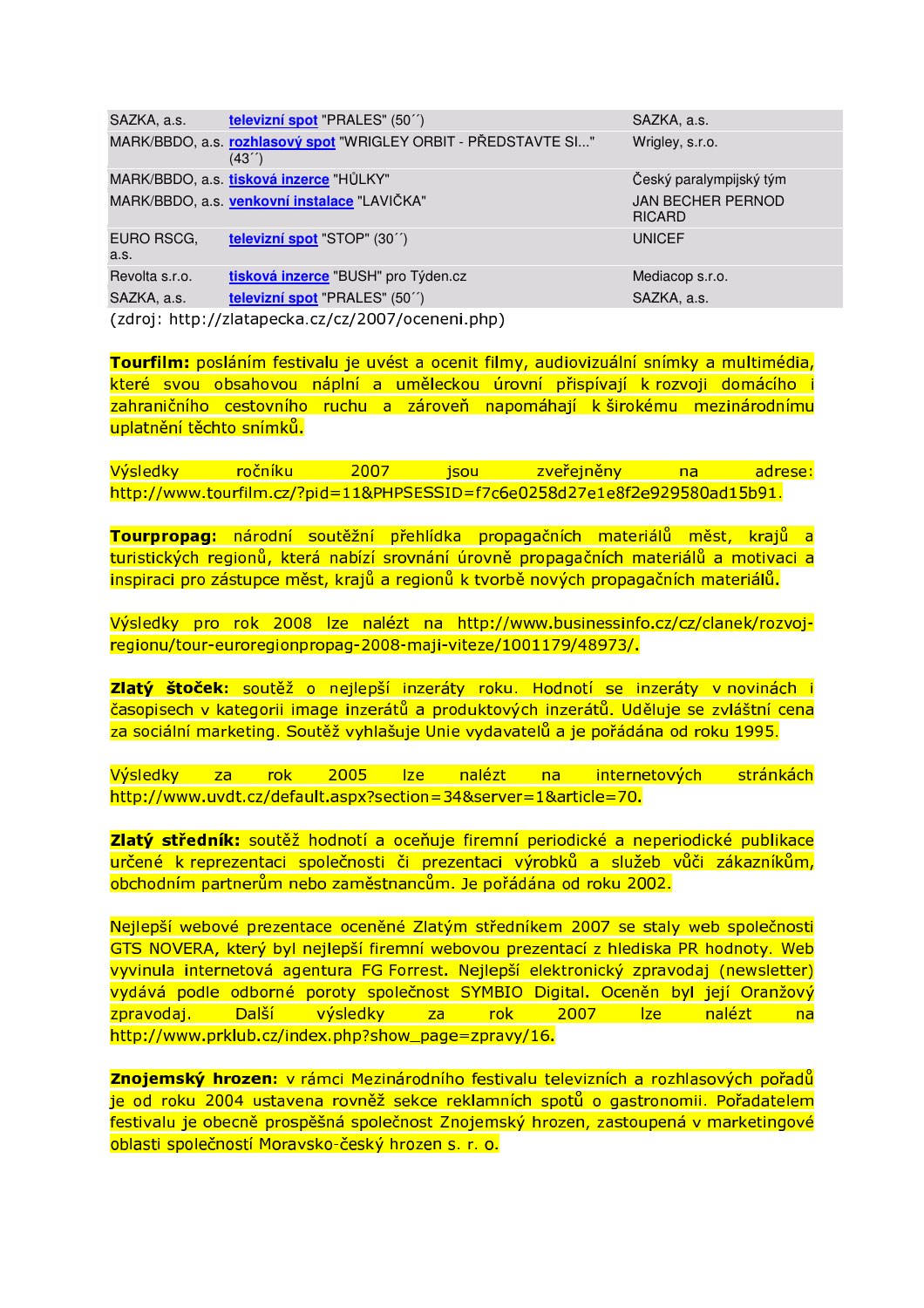Výsledky festivalu Znojemský hrozen 2007 lze nalézt  $na$ http://www.znojemskyhrozen.cz/global/cz/vysledky\_2007.php.

Zlatá pavučina: soutěž o nejlepší rozhlasové spoty, ve které se hodnotí především jejich kreativita. Soutěž byla založena v roce 1999 společností Radionet ve spolupráci s APSV. V porotě zasedají komunikační experti. V současné době soutěž neprobíhá.

V soutěži o nejkreativnější rozhlasovou reklamu Zlatá pavučina společnosti Radionet zvítězila v roce 2002 např. agentura Comtech. Nejvyšší ocenění odborné poroty získal její image spot "Více chuti do života" pro společnost Poděbradka. Druhé místo v soutěži vybojovala agentura Young & Rubicam se spotem "Oskar summer Okoř", vyrobeným pro klienta Český mobil a třetí nejlépe ohodnocenou reklamní firmou je Mark BBDO za reklamu "Staropramen - letní tábory" pro Pražské pivovary. Reklamní spoty byly hodnoceny ze tří hledisek: kreativita, srozumitelnost, technické zpracování.

Soutěž efektivity Effie: soutěž o nejefektivnější reklamu byla založena v roce 1997 Asociací komunikačních agentur, která na její pořádání obdržela licenci od Americké marketingové společnosti (AMA N.Y.). V prvním ročníku soutěžilo 23 kampaní. Do jedenáctého ročníku v roce 2007, který se konal pod záštitou ministra průmyslu a obchodu, bylo přihlášeno 71 kampaní.

Hodnotí se efektivita reklamních kampaní. Porota, která se skládá s představitelů průmyslu, vysokoškolských pedagogů, odborných komunikačního redaktorů a výzkumných ústavů, se rozhoduje podle měřitelných výsledků kampaní, hodnotí se jejich účinnost a úspornost. Na kreativní práci se oceňuje účelnost a cílevědomost, s níž slouží stanovené strategii.

V EFFIE se EFFIE překračuje hranice reklamy a tradičních médií, protože moderní marketing kombinuje různé komunikační disciplíny a využívá nová média. Podle mezinárodního průzkumu reklamy (GWA) je Effie nejprestižnější soutěží v oblasti komerčních komunikací. Koná se ve více jak třiceti vyspělých zemích světa a má i dva nadnárodní formáty: Euro Effie, evropskou soutěž o nejefektivnější kampaň, kde podmínkou účasti je úspěšné využití alespoň ve dvou zemích starého kontinentu, a Gobal Effie, kde je podmínkou využití aspoň v šesti zemích světa.

Výsledky EFFIE za rok 2007 (zdroj: http://www.effie.cz/cz/results/):

Kategorie potraviny a nápoje:

- 1. místo Domácí žvýkání, MARK/BBDO
- 2. místo Jeden z nás Pardál, Kaspen
- 3. místo Hnutí za dobrou snídani, EURO RSCG Praha

Kategorie ostatní rychloobrátkové zboží

2. místo Inspirováno přírodou, vyvinuto Oriflame, EURO RSCG Praha

3. místo Woolite vaše oblečení v pračce ochrání - získání vedoucí pozice na trhu díky pochopení nových potřeb, EURO RSCG Praha

Kategorie finanční služby

- 1. místo Přejděte k nám, bude vám lépe Revoluce na trhu běžných účtů, MARK/BBDO
- 2. místo Postavte si svou vlastní banku, Proximity Prague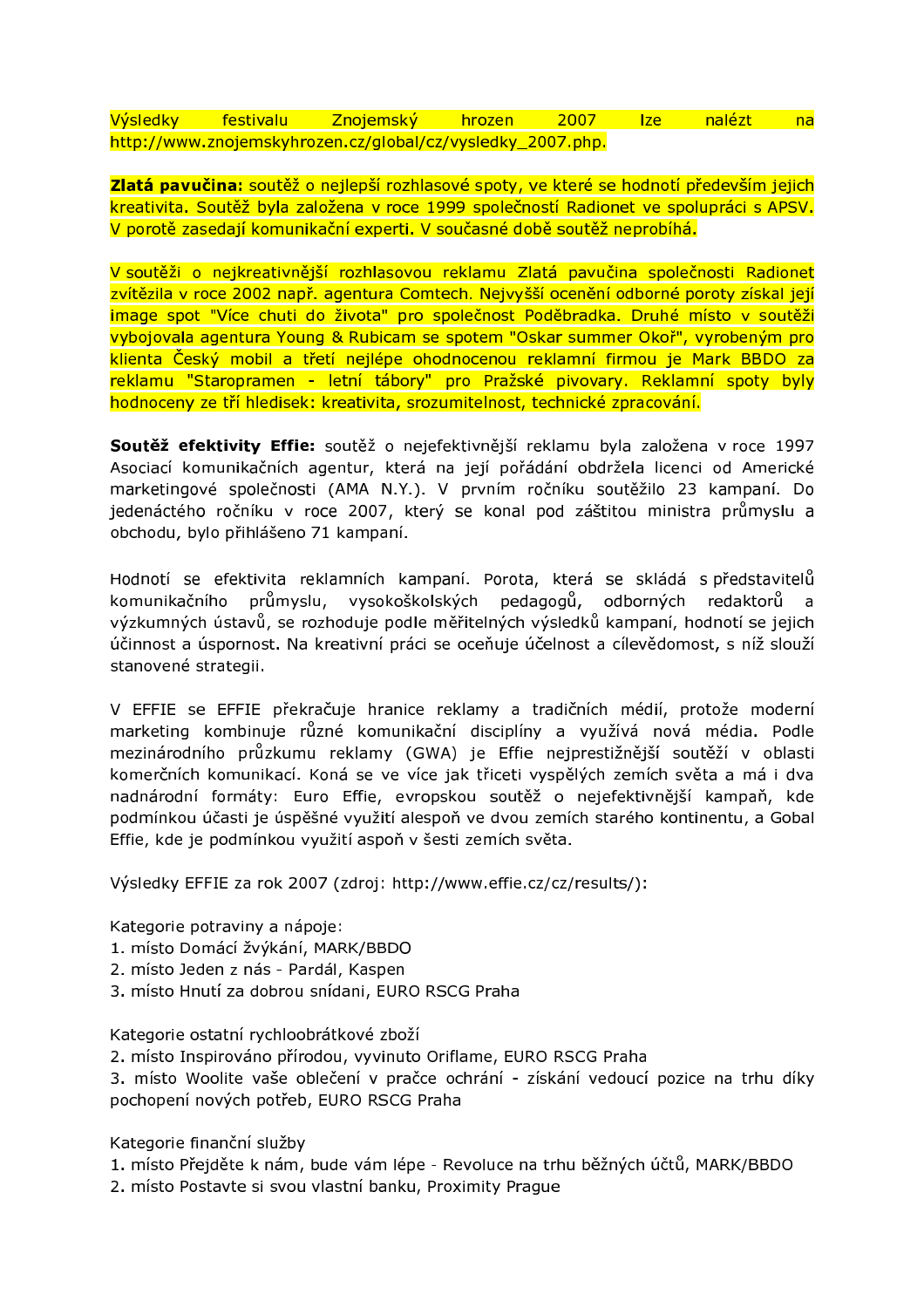3. místo Penzijní připojištění - Tramvaj, Mather Communications

Kategorie výrobky dlouhodobé spotřeby

1. místo Antipirátská guerillová kampaň, Wunderman

2. místo Mju: síš ho mít, Jazz Communications

3. místo Nová strategie komunikace cen - jak se stát nejsilněji rostoucí automobilovou značkou na trhu, EURO RSCG Praha

Kategorie sociální, ekologický, kulturní marketing

1. místo Poslouchejte medvídka! Už nemůže dále mlčet!, Proximity Prague

2. místo Zachraňte své ženy - Avon proti rakovině prsu, MARK BBDO + Starcom Mediavest Group

3. místo Troja 2008, Pozdrav z žumpy, Mather Communications

# 3. Public relations (práce s veřejností)

Public relations (dále jen PR) je dalším komunikačním prostředkem. Cílem práce s veřejností je vytvoření příznivého klimatu, získání sympatií a podpory veřejnosti a institucí, které mohou ovlivnit dosažení marketingových záměrů. Jde o cílevědomé dlouhodobé úsilí, které se snaží vytvářet a podporovat vzájemné pochopení mezi organizací a veřejností. Důležitým znakem práce s veřejností je její důvěryhodnost, mnohdy ovlivňující i tu část veřejnosti, která není přístupná reklamě. I když nejde o přímou prodejní komunikaci, ovlivňuje perspektivně i kupní jednání a je jedním z důležitých nástrojů integrovaného komunikačního mixu.

V rámci PR firma dokáže oslovit mnoho perspektivních zákazníků, na které reklamy nebo prodejně zaměřená komunikace nepůsobí. Někteří zákazníci raději přijmou zprávu či novinku než přímou nabídku ke koupi. Prostřednictvím PR mohou firmy spolu s reklamou lépe dosáhnout výrazného efektu. Firmy často PR podceňují anebo o vztazích s veřejností přemýšlejí jen jako o nadstavbě komerční komunikace. Dobře promyšlená kampaň v této oblasti propojená s ostatními prvky komunikačního mixu však může být velmi účinná a hospodárná.

Ve struktuře mnoha firem jsou aktivity PR tradičně odděleny od marketingové komunikace. Původně PR zahrnovaly pouze pozici tiskového mluvčího, jehož hlavní činností bylo překonávání rozdílů mezi názorem firmy a názorem médií na její aktivity. Tiskový mluvčí se postupně stal životně důležitou součástí firemní komunikace zaměřené na veřejnost a stakeholdery, vztahy s tiskem se staly součástí funkce public relations. Ve většině firem je funkce PR přímo podřízena generálnímu řediteli nebo řediteli.

PR je komunikační nástroj používaný pro podporu dobrého jména firmy jako celku. Jedná se o jakousi projekci osobnosti firmy, o řízenou reputaci. PR je plánovaným a trvalým úsilím, jehož cílem je vybudovat a udržet dobré vztahy, dobré jméno, vzájemné porozumění, sympatie s druhotnými cílovými skupinami, které nazýváme také veřejnost, publikum či stakeholdeři. Je to činnost, která identifikuje a překonává rozdíl mezi tím, jak je firma skutečně vnímána klíčovými skupinami veřejnosti, a tím, jak by chtěla být vnímána.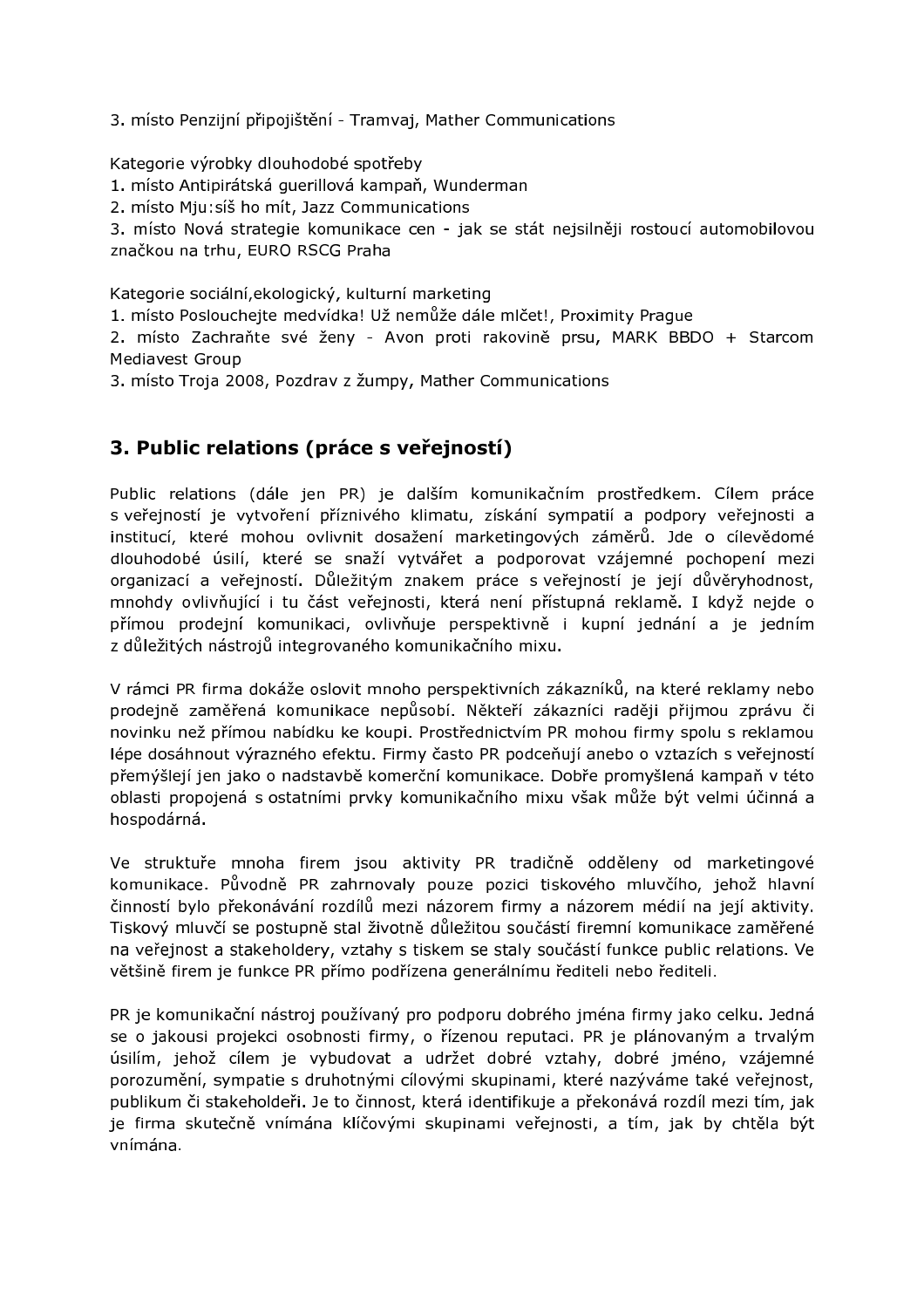Veřejnost lze identifikovat jako skupiny lidí, kterým firma přímo neprodává své produkty (tzv. druhotné cílové skupiny), ale o nichž se předpokládá, že ovlivňují názory na ni. Vztahy s těmito skupinami musejí být pozitivní, neboť jsou životně důležité pro úspěšnost firmy. Podobně jako u ostatních komunikačních aktivit, i PR musejí být plánovány. Zároveň představují hlavní součást úspěšné integrované komunikace, protože pokrývají řadu aktivit propojených s dalšími prvky komunikačního mixu. Např.:

- Tvorba a udržování firemní identity a její image. Komunikace firemní filozofie a poslání prostřednictvím reklamy, dnů otevřených dveří apod.
- Zlepšování firemní "občanské pozice prostřednictvím sponzorování kultury, sportu či realizace různých firemních programů.
- Udržování dobrých vztahů s médii, a to v době šíření dobrých zpráv i v období krizové  $\mathbf{u} = \mathbf{0}$ komunikace.
- Účast na výstavách a veletrzích. Organizace kontaktů s dodavateli a obchodními mezičlánky.
- Péče o interní komunikaci, jejímž cílem je vtažení zaměstnanců do procesu dosahování strategických priorit firmy.

Na druhé straně se PR v několika směrech odlišuje od marketingové komunikace. Marketingová komunikace je spíše komerčně a krátkodobě zaměřena. Jen málo marketérům je ochotno obětovat momentální zisk ve prospěch dlouhodobé návratnosti. Přestože pracovníci v oblasti PR uznávají důležitost uspokojení zákazníků a vytváření zisku, jejich hlavním zájmem je trvale dobré jméno a celková reputace firmy. Marketéři budou vždy usilovat o směrování pozornosti pracovníků PR ke sdílení marketingových cílů. Na druhé straně odborníci v oblasti PR musí podněcovat marketéry k tomu, aby měli na zřeteli vliv svých aktivit na širokou veřejnost. Úlohou PR je zdůrazňovat důležitost druhotných, nemarketingových skupin pro dobré jméno firmy v dlouhodobém časovém horizontu. Dobré vztahy s veřejností tvoří platformu úspěšné marketingové komunikace. Vztah mezi reputací firmy a marketingem lze doložit na skutečnosti, že většina lidí věří, že firma s dobrou reputací má také nejlepší produkt a nikdy nekoupí produkt firmy, o které nic neví.

Ačkoli reklama, prodejní aktivity, direkt mail a PR mají velmi podobný vliv na reputaci firmy a její produkty, existuje mezi nimi řada významných odlišností. Ve srovnání s marketingovou komunikací má PR a odtud odvozená publicita řadu silných a slabých stránek. Tv shrnují následující obrázky.

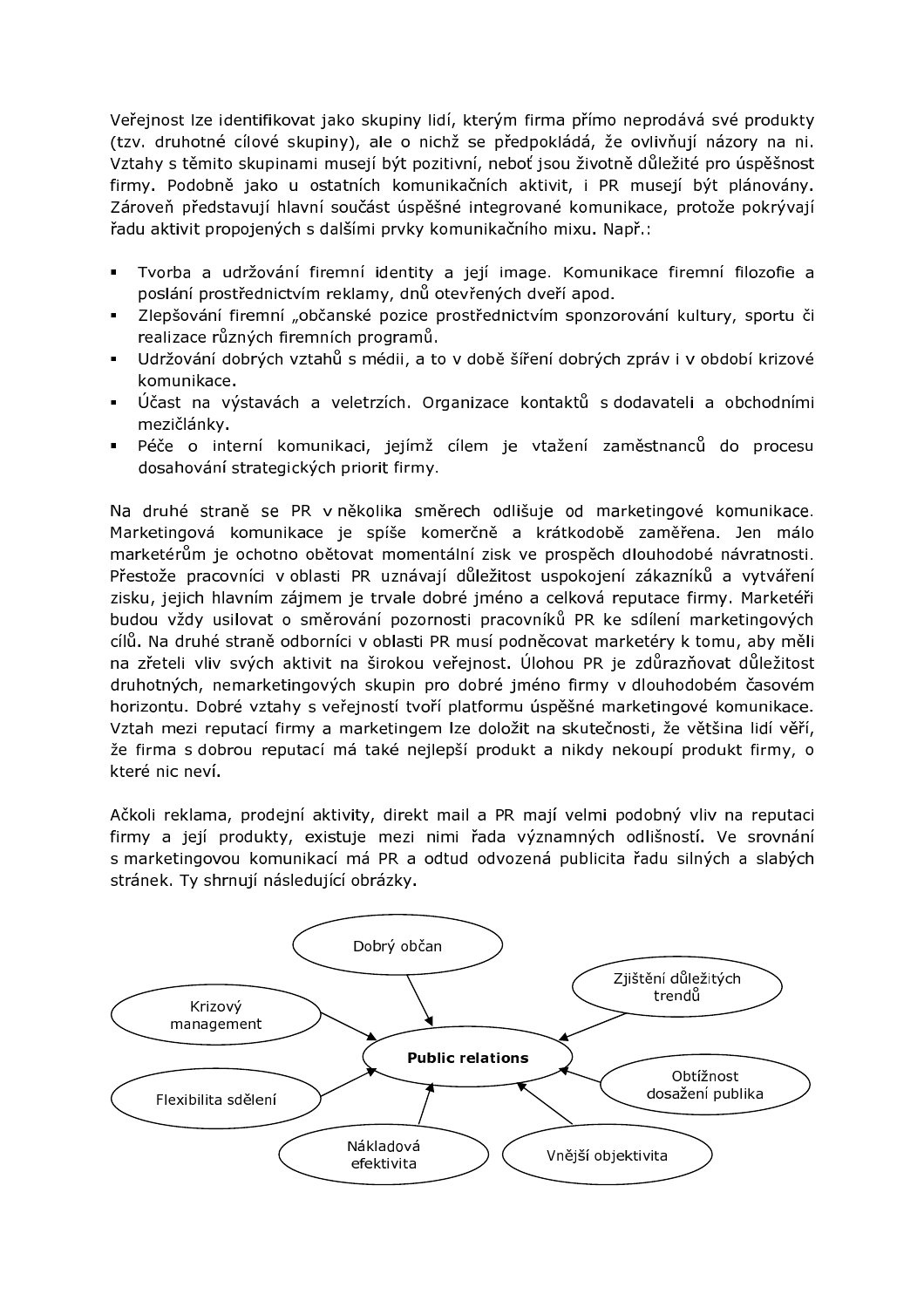#### Obr. 2.1 Silné stránky PR



Obr. 2.2 Slabé stránky PR

PR se zaměřuje na důležité stakeholdery a obtížně dosažitelné publikum jako jsou tvůrci veřejného mínění (opinion leaders), finanční analytici a investoři. Mnozí z nich nemají zájem o reklamu či direkt mail nebo se jim vyhýbají a jsou velmi skeptičtí. Současně však často jeví zájem o novinky a mohou být zasaženi nepřímo médii iniciovanými PR aktivitami. Specialisté v oblasti PR mohou informovat o důležitých trendech a jejich dopadech na aktivity firmy a efektivnost marketingu. PR může prezentovat firmu jako dobrého občana, a tak přispívat k posilování firemní image a reputace.

PR hraje důležitou roli rovněž v období převedení firmy přes krizové období bez velkých dopadů na její reputaci. Reklama a podpora prodeje jsou v řadě případů regulovány vládami a ve srovnání s tím mají PR větší flexibilitu. PR jsou také často nákladově efektivnější, protože mediální pokrytí je zpravidla bezplatné. Umožňuje firmě zasáhnout různé skupiny veřejnosti a velké množství lidí za zlomek nákladů, jež by musely být pro takový dosah vynaloženy na reklamu.

Nejdůležitější výhodou PR a informací v médiích ve srovnání s marketingem je skutečnost, že je lidé považují za mnohem objektivnější a tedy i věrohodnější a zajímavější. Marketingová komunikace je placena firmou, což veřejnost dobře ví, a vyvolává to určitou pochybnost o věrohodnosti sdělení. Z těchto důvodů proniká PR mnohem efektivněji skrze komunikační změť.

Hlavní nevýhodou PR je nemožnost kontroly obsahu tiskového sdělení nebo informací o novinkách. Média mají různé, zpravidla odlišné priority a jiné zdroje a otištěný text se může velmi lišit od informací rozšiřovaných útvarem PR. Dokonce se stává, že se podstatně změní nebo je přetvořen obsah a styl sdělení. Naproti tomu v případě reklamy má firma plnou kontrolu nad obsahem komunikovaného. Pokud zpráva nemá pro publicisty hodnotu novinky, nebudou ji publikovat, protože jiné zprávy považují za hodnotnější. V případě reklamy firmy plně kontrolují čas a dobu, kdy bude probíhat, včetně podpůrných prodejních akcí. Také efektivnost PR je obtížně měřitelná, měří se např. plocha v novinách nebo čas v rozhlase či televizi, ale to mnoho neříká o dlouhodobém vlivu PR na dobré jméno firmy či na obrat. Měření efektivnosti reklamy je mnohem přímější.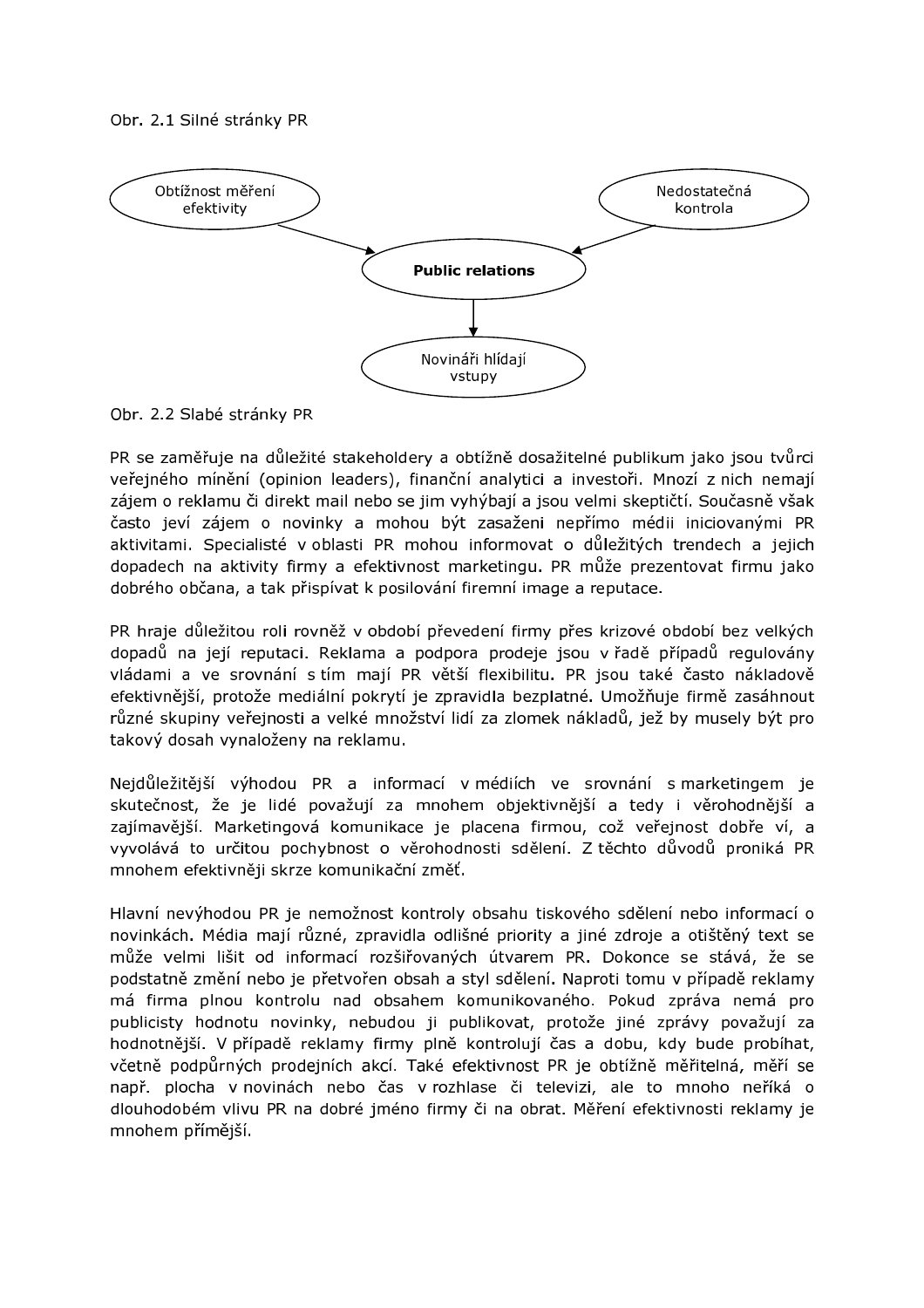Nicméně PR získávají na důležitosti. Ve Spojených státech mají tři ze čtyř firem útvar PR. Počet lidí pracujících v oblasti PR dosahuje přibližně 145 000. Čísla vyjadřující růst jsou dvoumístná. Dá se vysledovat několik trendů, které činí z PR velmi významný komunikační nástroj. I v oblasti PR však vyvstává řada problémů.



Obr. 2.3 Trendy a problémy v oblasti PR

PR hrají důležitou roli v udržování dobrých vztahů se zaměstnanci a vytváření značky v rámci firmy. Vzrůstající povědomí zákazníků vede k intenzivnějšímu zájmu veřejnosti o aktivity firem, což vyžaduje proaktivní PR a krizový management. Stále více se objevují zájmová sdružení (např. na ochranu zvířat, na ochranu spotřebitelů, životního prostředí), jež uplatňují taktiky konfrontace a jsou výzvou pro dovednosti pracovníků v oblasti PR.

Otevření střední a východní Evropy a globalizace marketingových aktivit významně mění marketingové prostředí. PR je v tomto ohledu velmi důležitým nástrojem pro pochopení změn, získání znalostí o vlivu vládní regulace na marketingové aktivity a pro položení základů před nástupem marketingu. Útvary PR jsou stále více konfrontovány s požadavkem globálního působení a provádění globálních kampaní práce s veřejností. Zvyšují se i nároky na specializaci. V minulosti se PR agentury snažily dosáhnout a řešit v této oblasti všechny firemní problémy, v současnosti hrají významnou roli specialisté.

PR je poznamenána špatnou reputací z období, kdy tyto aktivity byly převážně ztotožňovány s tiskovými konferencemi, manipulováním médií a organizováním recepcí pro stakeholdery. Pro znovuvybudování image bylo prioritním úkolem manažerů získat do útvarů PR vysoce kvalifikované pracovníky a pozvednout pozici PR do polohy strategického nástroje vrcholového managementu a v závislosti na tom vytvořit nástroje pro hodnocení efektivnosti v podpoře dlouhodobé ziskovosti firmy. PR se stejně jako ostatní formy marketingové komunikace musejí přizpůsobovat podle příležitostí a hrozeb novému prostředí, které je ovlivněno novými technologiemi (Internet).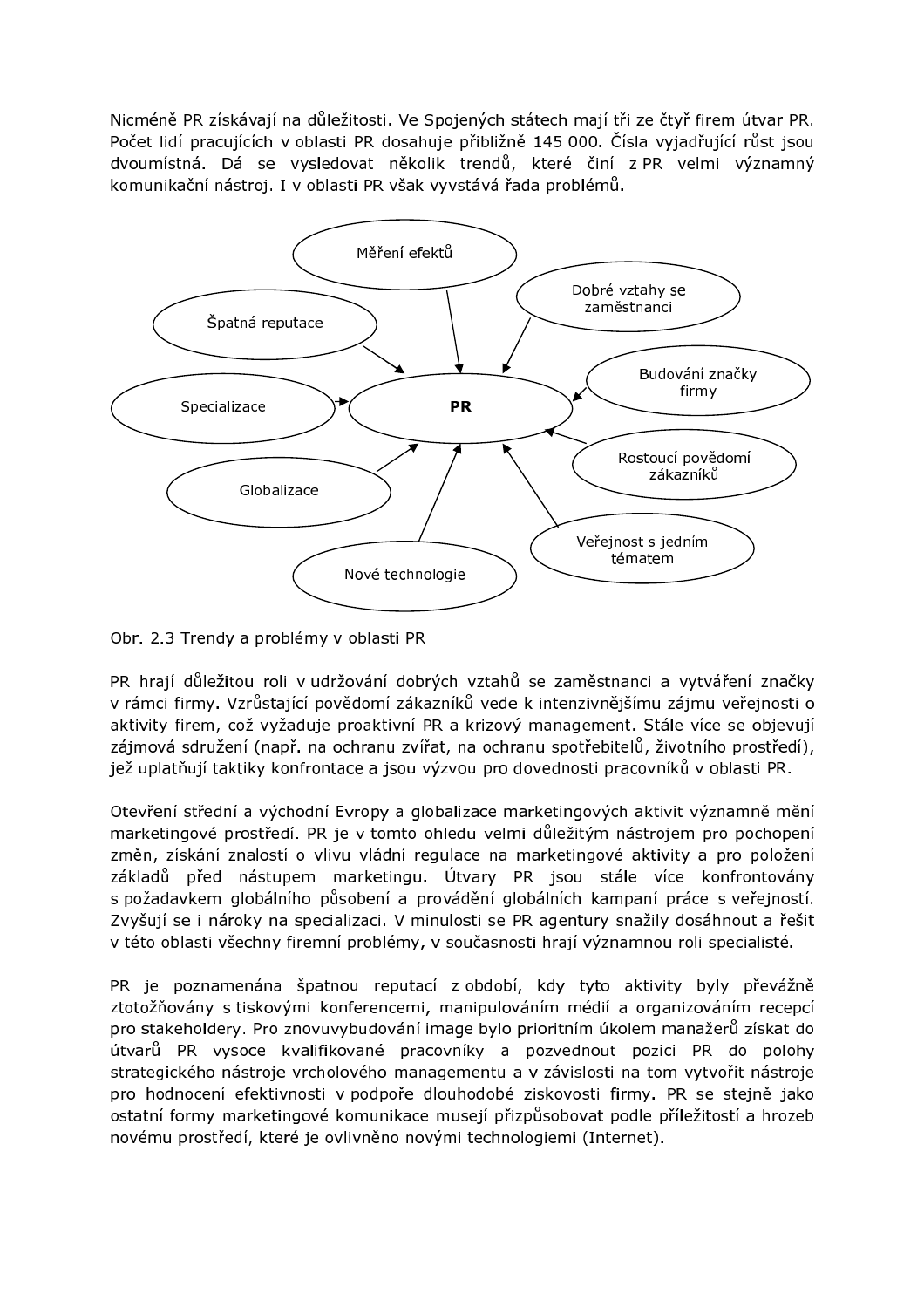Dobré PR jsou založeny na plánu obsahujícím obdobné prvky jako ostatní komunikační plány. Musejí být definovány cílové skupiny, cíle a sdělení, které mají být předány, komunikační kanály a nástroje, časový harmonogram a rozpočet. Spolu s realizací musí být také zřejmé, jak se bude měřit efektivnost. Dále je nutné rozlišovat různé typy PR v závislosti na cílových skupinách, cílech a používaných nástrojích.

### Cílové skupiny, cíle a úkoly

Veřejnost, různé publikum a stakeholdeři jsou skupiny lidí, kterým firma bezprostředně neprodává své produkty, ale jejich příznivé mínění je pro ni z dlouhodobého hlediska důležité. S ohledem na typ veřejnosti lze odlišit různé typy PR:

|                  |                                | <b>Marketing</b> |                |                 |
|------------------|--------------------------------|------------------|----------------|-----------------|
| Interní, vnitřní | Veřejné vztahy,<br>záležitosti | Finanční         | Média          |                 |
| Zaměstnanci      | Veřejnost                      | Investoři        | Televize       | Dodavatelé      |
| Rodiny           | Místní komunita                | Bankéři          | <b>Rozhlas</b> | Distributoři    |
| zaměstnanců      | Vláda                          | Konzultanti      | Tisk           | Konkurenti      |
| Odbory           | Obchodní                       | Burza            | Obchodní tisk  | Veľkoobchodníci |
| Akcionáři        | asociace                       |                  |                | Maloobchodníci  |
|                  | Nátlakové                      |                  |                |                 |
|                  | skupiny                        |                  |                |                 |

Tab. 2.1 Různé typy PR a veřejnost

První důležitý rozdíl lze identifikovat mezi PR firmy a PR marketingu. Tkví v tom, že PR firmy jsou převážně zaměřeny na udržování dobrých vztahů a budování dobrého jména ve vztahu ke všem skupinám veřejnosti, jež jsou nebo mohou být pro firmu důležité v dlouhodobém časovém horizontu. V případě PR marketingu mají mnohem významnější roli přímá či nepřímá hlediska ziskovosti. Tento typ PR je zaměřen zejména na obchodní partnery (distributoři, dodavatelé, konkurence a potenciální zákazníci), kteří jsou v mnohem přímějším vztahu k marketingové komunikaci. V prostředí prohlubující se integrace komunikačních aktivit nestojí oba typy PR osamoceně, ale jsou ve vzájemně se podporujícím vztahu.

Další rozdíl je mezi vnitřními a vnějšími firemními vztahy. Interní, vnitřní PR jsou zaměřeny na interní stakeholdery, což jsou zaměstnanci, jejich rodiny a akcionáři, jež také můžeme nazvat finanční interní veřejností. Externí, vnější PR se zaměřuje na různé externí cílové skupiny jako jsou instituce pro veřejné záležitosti, finančníci a pracovníci médií.

Kromě této typologie také někdy rozlišujeme mezi přímými a nepřímými PR. Přímé PR jsou bezprostředně zacíleny na zájmové skupiny stakeholderů, zatímco nepřímé PR se na ně snaží dosáhnout zprostředkovaně využitím jiné veřejnosti. V tomto směru mohou být zaměstnanci, konzultanti a zejména média považováni za nepřímou veřejnost. Udržování dobrých vztahů s médii, konzultanty a dalšími tvůrci názorů a mínění není tak důležité samo o sobě, ale protože jsou to mezičlánky mezi firmou a důležitou konečnou veřejností a cílovými skupinami, není pochyb o tom, že ony "nejstarší" vztahy s médii jsou stále velmi důležitou formou vztahů firmy s veřejností.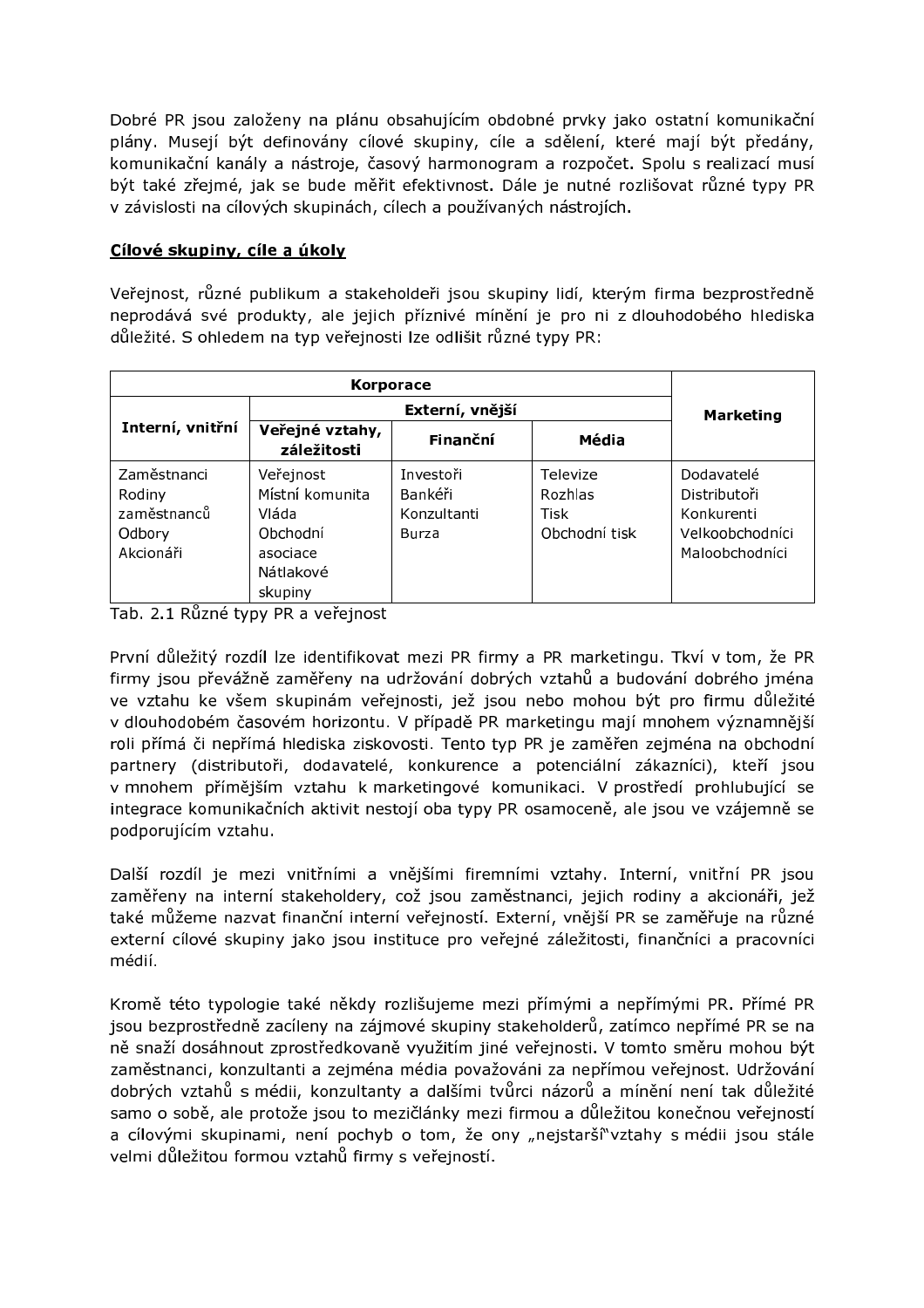Přestože zaměstnanci mohou být přímou cílovou skupinou, představují zároveň důležitý mezičlánek, neboť bývají v těsném kontaktu s jinými částmi veřejnosti či s veřejností obecně, s místními orgány, dodavateli, distributory apod.

Zaměstnanci mohou rozšiřovat dobré zprávy a pozitivní informace o firmě a vnitřní PR by je k tomu měly co nejvíce motivovat.

Specifickou úlohu mají PR pro krizový management a v krizové situaci. V tomto případě se zaměřují na všechny typy veřejnosti.

Většina cílů PR spočívá v předávání informací, ovlivňování názorů a budování nebo udržování postojů a pocitů. Pouze zřídka je cílem pro PR změna chování. Přestože cíle jsou pro všechny cílové skupiny velmi podobné, částečně se liší podle vlastností cílové skupiny.

|                                                                  | Externí, vnější                                                                                                                            | <b>Marketing</b>                     |                                                   |                                                                                    |  |
|------------------------------------------------------------------|--------------------------------------------------------------------------------------------------------------------------------------------|--------------------------------------|---------------------------------------------------|------------------------------------------------------------------------------------|--|
| Interní, vnitřní                                                 | Veřejné vztahy,<br>záležitosti                                                                                                             | Finanční                             | Média                                             |                                                                                    |  |
| Informace<br>Školení<br>Motivace<br>Budování firemní<br>identity | Vliv trendů<br>Viditelnost na veřejnosti<br>Informace<br>Názory<br>Postoje<br>Image firmy<br>Budování dobrého jména<br>Vliv na rozhodování | Informace<br>Důvěryhodnost<br>Důvěra | Informace<br>Názory<br>Image firmy<br>Dobré jméno | Podpora<br>marketingových<br>programů<br>Nové produkty<br>Sponzorování<br>Události |  |

Tab. 2.2 Cíle a úkoly PR

### **Interní PR**

Hlavní náplní interních PR je informování zaměstnanců o strategických prioritách firmy, o úloze, jakou mají při jejich realizaci, a posilování jejich motivace. Interní komunikace začíná společně s budováním firemní identity a s motivací a školením zaměstnanců tak, aby se chovali v souladu s touto identitou při jednání s vnější veřejností. Zaměstnanci musejí mít informace o specifických marketingových akcích nebo zásadních rozhodnutích, které je mohou určitým způsobem ovlivňovat, aby byli motivováni je nejen přijmout, ale také se na nich podílet.

Např. banka, která provádí reklamní kampaň propagující kvalitu služeb, musí motivovat zaměstnance k této kvalitě v každodenních kontaktech se zákazníky, protože jinak bude kampaň znehodnocena případným nepatřičným chováním zaměstnanců.

I rodiny zaměstnanců jsou součástí rozhodování nebo aktivit týkajících se pracovníků. Proto je vhodné organizovat dny otevřených dveří pro rodiny a přátele zaměstnanců.

#### Veřejné záležitosti, vztahy

Veřejné záležitosti jsou věcí managementu a jsou zaměřeny na společenskou a politickou oblast. Jedná se o trvalé sledování trendů a problémů ve vztahu k rozhodovacím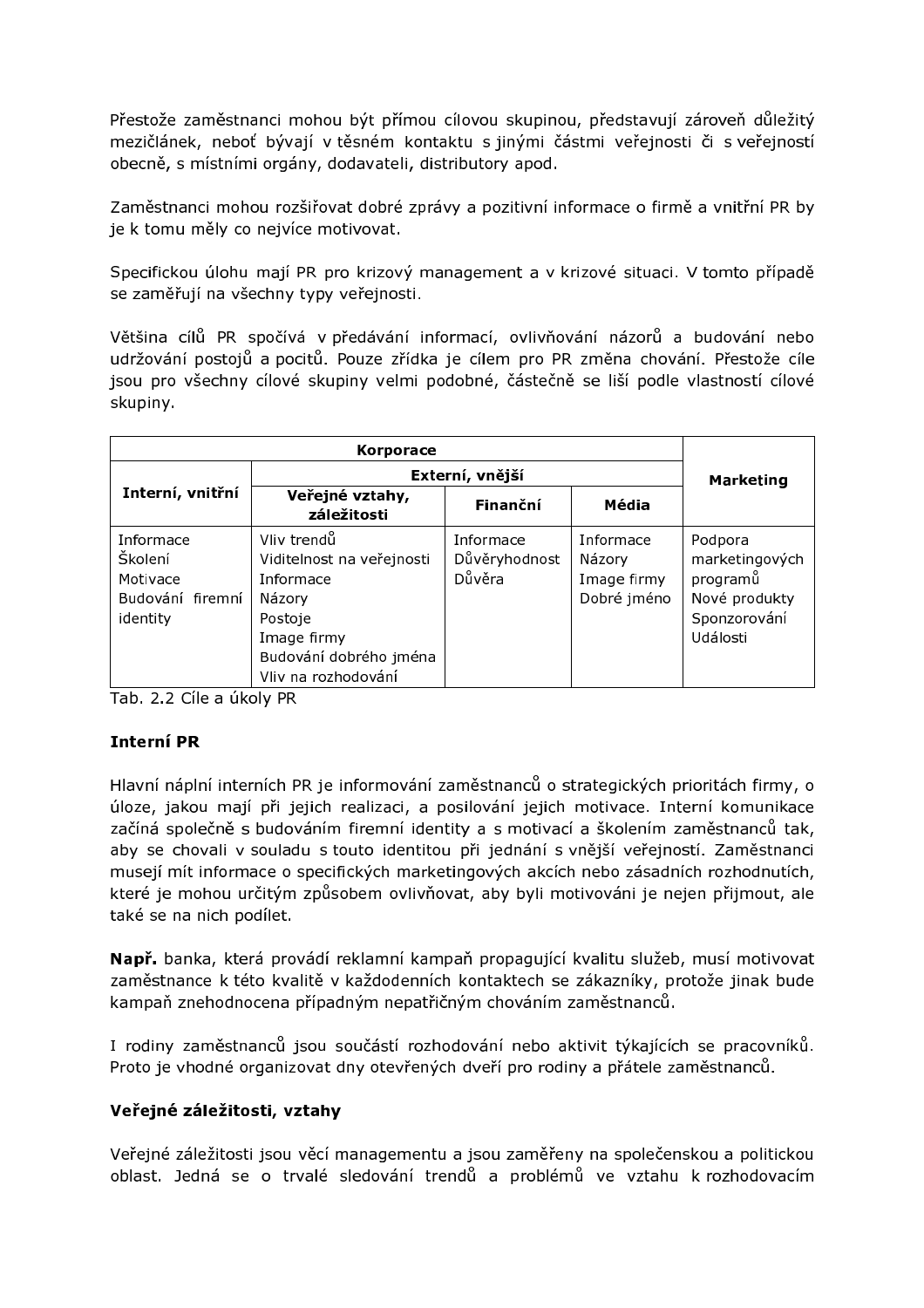procesům vlády a formování názorů a postojů celé veřejnosti. Veřejné vztahy zahrnují rovněž vztahy k místním, regionálním, národním a mezinárodním orgánům, jakož i ke všem nátlakovým skupinám, ekologickým, etnickým, lingvistickým, spotřebitelským apod. Patří sem i ovlivňování rozhodování důležitých stakeholderů, reakce na změny mínění a postojů s cílem posilování dobrého jména firmy.

Např. Světová federace reklamních agentur (WFA - World Federation of Advertisers) je mezinárodní lobbyistická skupina, která se jménem světového společenství reklamních agentur snaží ovlivňovat vládní regulace v oblasti podpory prodeje, monitorovat anebo ovlivňovat nátlakové skupiny apod.

### Finanční PR

Finanční veřejnost, to jsou potenciální akcionáři, investoři, poradci potenciálních akcionářů a investorů, což mohou být jak konzultanti, tak i banky. Jsou životně důležití pro budování dlouhodobých možností, jak získávat finanční zdroje. Klíčovým cílem v tomto směru je budování a udržování image zvyšujícího důvěru investorů. Příkladem aktivit PR v této oblasti může být např. dobrá příprava a prezentace výroční finanční zprávy, uvedení firmy na burzu cenných papírů, finanční informace spojené s fúzemi a akvizicemi. Evropská filmová skupina Kinepolis přilákala velké množství nových akcionářů jako důsledek úspěšného uvedení na trhu akcií. Naproti tomu nepřátelský pokus o převzetí belgického holdingu Generale Maatschappij italským investorem Carlo de Benedetii skončil neúspěšně díky nedostatku aktivit PR, což vyvolalo podezření a nedůvěru u potenciálních i existujících akcionářů.

Vztahy mezi médii a firemními útvary pro PR nejsou vždy bez problémů. Belgická studie, během níž bylo dotazováno 61 novinářů, dospěla k následujícím závěrům. Polovina novinářů sdělila, že méně než 20 % tiskových sdělení lze využít a publikovat jako článek. Hlavní výtky k těmto tiskovým zprávám byly nepodstatné informace, chybějící důležité prvky jako kontakty a jméno autora, příliš obsáhlé informace, nesrozumitelný obsah již v prvním odstavci. Většina novinářů raději pracuje s tiskovými mluvčími firmy než s odborníky na PR. Dávají rovněž přednost přímému kontaktování členů vrcholového managementu. Tiskoví mluvčí firmy jsou většinou blíže místu, kde se rozhoduje, a mívají kvalitnější informace. Více než polovina novinářů však také namítla, že tito tiskoví mluvčí nemají zásadní informace o dané firmě. Jedna třetina novinářů sdělila, že tito mluvčí chtějí firmu ochraňovat. Dvě třetiny novinářů však považovaly kontakt s tiskovými mluvčími firem za uspokojivý.

#### PR a vztah k médiím

Média jsou nejdůležitějším článkem ve vztahu k veřejnosti, a proto je extrémně důležité budovat a udržovat s nimi dobré vztahy. Cíle v těchto vztazích jsou následující:

- · informovat,
- budovat a udržovat s nimi dobré vztahy,
- tvořit pozitivní image jako základnu pro dobré jméno firmy a pro podporu novinek, které mají vazbu na marketing.

Nepřímo jde také o podporu příznivé publicity o firmě, produktech, značkách i o všech projektech, jež posilují image a podporují marketingové cíle.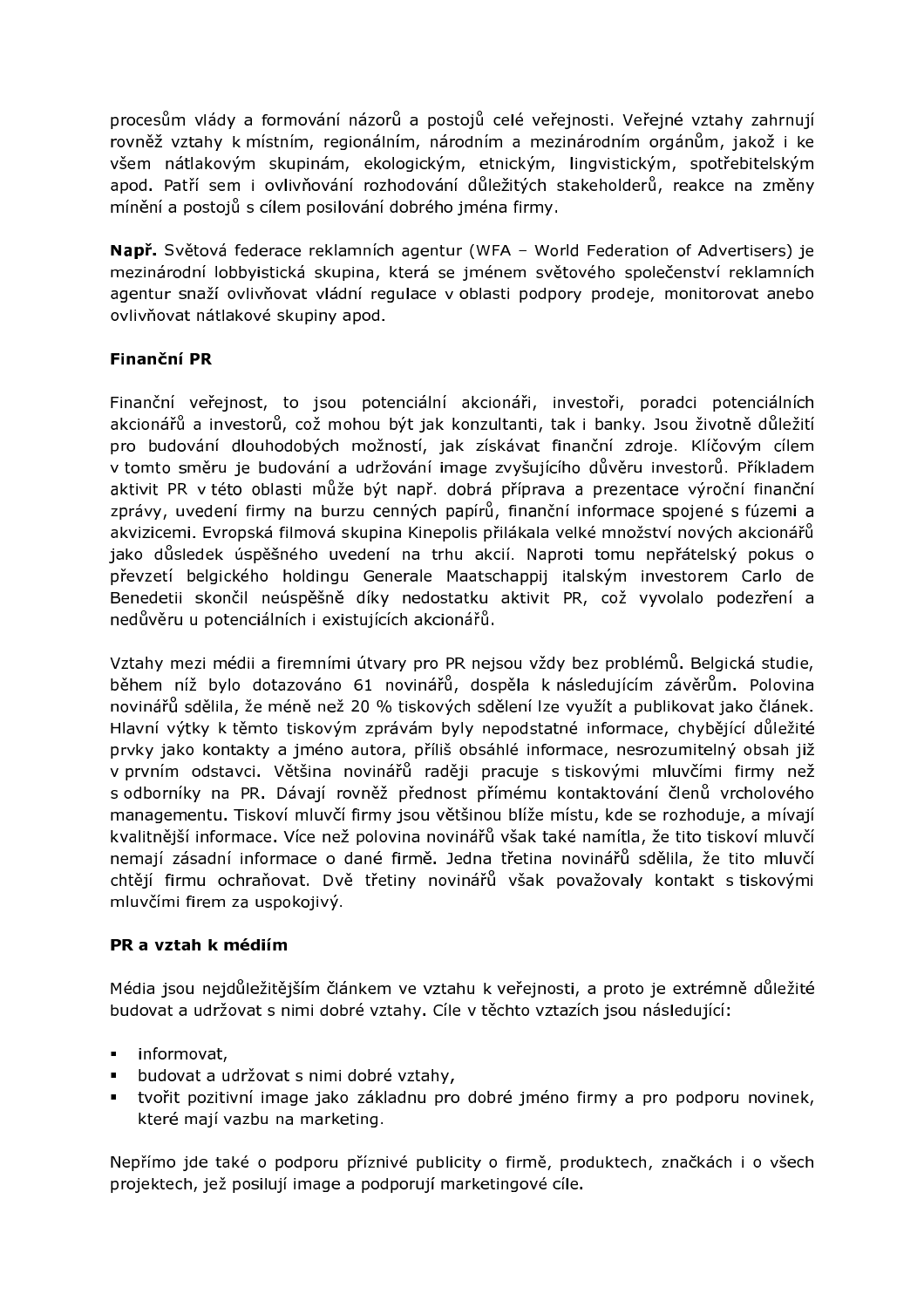Dobré vztahy s médii mohou vyústit v pozitivní komentáře při zavádění produktu na trh, dobré hodnocení různých firemních aktivit a vyvolat zájem veřejnosti o různé firemní akce, aktivity a sponzorství.

Např. po problému s testem Mercedesu třídy A (nehoda se sobem) byla firma schopna rychle neutralizovat negativní publicitu pečlivou PR kampaní zaměřenou na specializovaný tisk.

Získání pozornosti médií ve vztahu ke sponzorským projektům může generovat hodnotnější publicitu než investice vložené do daného projektu. V době krize jsou média klíčovou skupinou, jež může pomoci obejít nebo neutralizovat problém, který krizi vyvolal.

Např. příkladem špatných vtahů s médii byl problém Perrieru (benzen nalezený v minerální vodě Perrier), kdy vlna špatných zpráv enormně poškodila image, značku, obrat i firmu.

#### Marketingové PR

Marketingové PR jsou přímo spojeny s prodejem produktu či podporou značky. Představují součást marketingové komunikace a zpravidla patří do odpovědnosti manažera značky. Mohou být využity pro podporu nového produktu - například akce pro novináře při testování nového modelu automobilu. Pomáhají rovněž při oživení existujících produktů – například akce pro veřejnost typu otevření stého obchodu, slavnosti při prodeji stotisícího automobilu apod. Nástroji v tomto směru bývají sponzorství, organizování speciálních akcí apod. s cílem posílit vztahy s dodavateli a distributory. Majitelé restaurací zvou novináře k návštěvě, aby o nich publikovali pozitivní informace. Tyto příklady ukazují, že marketingové PR převážně integrují PR firmy s dalšími nástroji komunikačního mixu.

Např. PR kampaně jsou životně důležitou podporou marketingu v oblasti populární hudby, kde jednotlivé úkoly realizují specialisté. Komerční úspěch začíná vybudováním patřičné image daného umělce. Konzultanti na image mu řeknou, jaký typ hudby potřebuje, jaký zvuk, jaké oblečení, kdy a jak poskytovat interview a jak se chovat v běžném životě. Mediální agenti a manažeři navrhnou strategii, jež často zahrnuje také jakýsi bulletin nazývaný "franzine" a následně i "lákadla pro tisk". Publicita se vytváří pomocí oblíbených časopisů, kde se publikují sdělení typu: "Bart A. unikl smrti při strašné dopravní nehodě" nebo "to je nová přítelkyně Johnnyho B." či Peter W., hudebník skupiny Jenny's Cofee, odmítl obvinění z užívání drog." Propagátoři ovlivňují DJs a rozhlasové producenty, aby získali pro zpěváka vysílací čas. Specialisté na video spolupracují s televizí, aby odvysílala klipy. Je vyroben soubor pro tisk, obsahující CD, životopis, prohlášení a výňatky z tisku. Organizují se tiskové konference a podpůrná turné pro novináře. Nejdůležitějším úkolem je dostat zpěváka co nejdříve na první místa žebříčku a také ho tam udržet. Všechny tyto aspekty jsou soustavně sledovány a vylepšovány, aby se zájem o zpěváka udržel při životě.

V závislosti na problému a cíli se veřejnost dělí na primární a sekundární. K primární skupině směřují aktivity PR mnohem intenzivněji. Uvedení nového produktu na trh bude všeobecně vyžadovat více pozornosti vůči marketingovým cílovým skupinám a veřejnosti vůbec než například k finančníkům nebo vládě. Lidé však často patří současně k více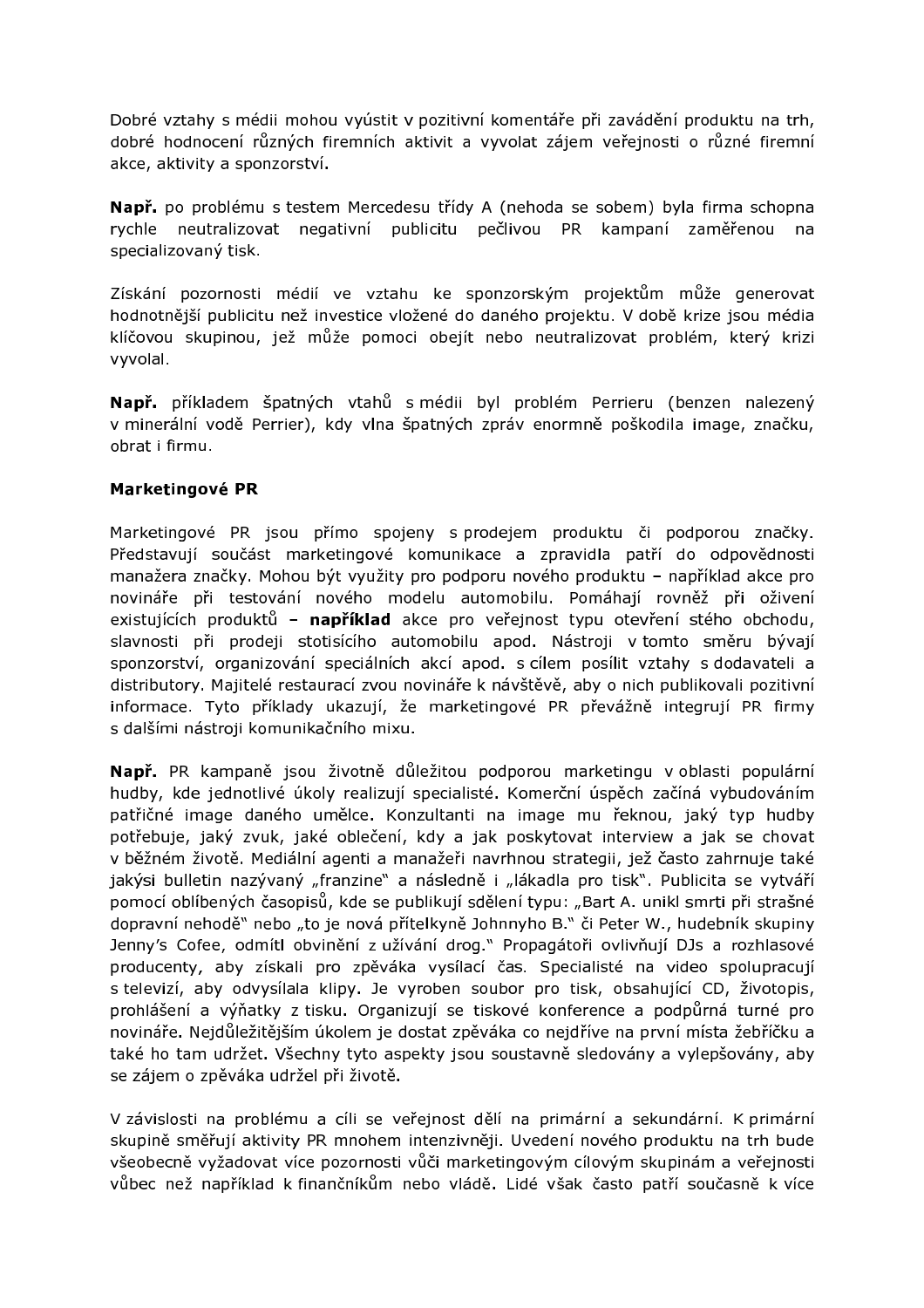skupinám, a proto je nutné předávat konzistentní sdělení všem rozdílným skupinám veřejnosti.

Např. tým prodejců by měl předávat útvaru PR všechny zajímavosti, které potom mohou být využity pro PR podporující marketing. Jedná se například o následující:

- · Prestižní objednávky. Objednávky od známých firem nebo kontrakty na speciální projekty, jež se samy o sobě objevují v tisku.
- · Objednávky řešící určité problémy. Prodej produktů, které vyřeší určitý problém.
- **· Kontrakty s přidanou hodnotou.** Produkty, jež usnadňují život zákazníků a zaměstnanců.
- · Neobvyklé objednávky. Produkty používané na známých místech nebo na místech velkého zájmu.
- · Solidární asociace. Prodej produktů v situacích se silným humanitárním zájmem nebo ve vztahu k všeobecnému zájmu.

### Nástroje a kanály

Odborníci v oblasti PR používají mnoho nástrojů a kanálů pro dosažení cílů. Nástroje bývají pro různé cílové skupiny a cíle podobné, ale některé jsou specifické jen pro určitou cílovou skupinu.

|                                                                                                                                                                                                                                                                                                                                              |                                                                                                                         | <b>Marketing</b>                                    |                                                                                                   |                                                                                                        |
|----------------------------------------------------------------------------------------------------------------------------------------------------------------------------------------------------------------------------------------------------------------------------------------------------------------------------------------------|-------------------------------------------------------------------------------------------------------------------------|-----------------------------------------------------|---------------------------------------------------------------------------------------------------|--------------------------------------------------------------------------------------------------------|
| Interní, vnitřní                                                                                                                                                                                                                                                                                                                             | Veřejné vztahy,<br>záležitosti                                                                                          | Finanční                                            | Média                                                                                             |                                                                                                        |
| Konzultace<br>otevřených<br>Dny<br>dveří<br>Interní<br>prezentace<br>Školicí programy<br>Týmové projekty<br>Týmové porady<br>Společenské<br>aktivity<br>Direkt mail<br>Firemní bulletin<br>nebo<br>Noviny<br>video<br>Firemní TV<br>Výroční zprávy<br>Schránky<br>pro<br>zlepšovací<br>náměty<br>Přehledy<br>Ostatní<br>firemní<br>materiály | Reklama firmy<br>Výroční zprávy<br>Firemní události<br>Sponzorování<br>Lobování<br>Porady<br>Noviny<br>Letáky a brožury | Reklama firmy<br>Výroční zprávy<br>Porady<br>Noviny | Tiskové mapy<br>Tiskové zprávy<br>Tiskové konference<br>Interview<br>Videa a rozhlasové<br>zprávy | Umístění<br>produktu<br>Akce ve vztahu<br>k produktu<br>Sponzorování<br>Porady<br>Informační<br>letáky |

Tab. 2.3 Nástroje a kanály PR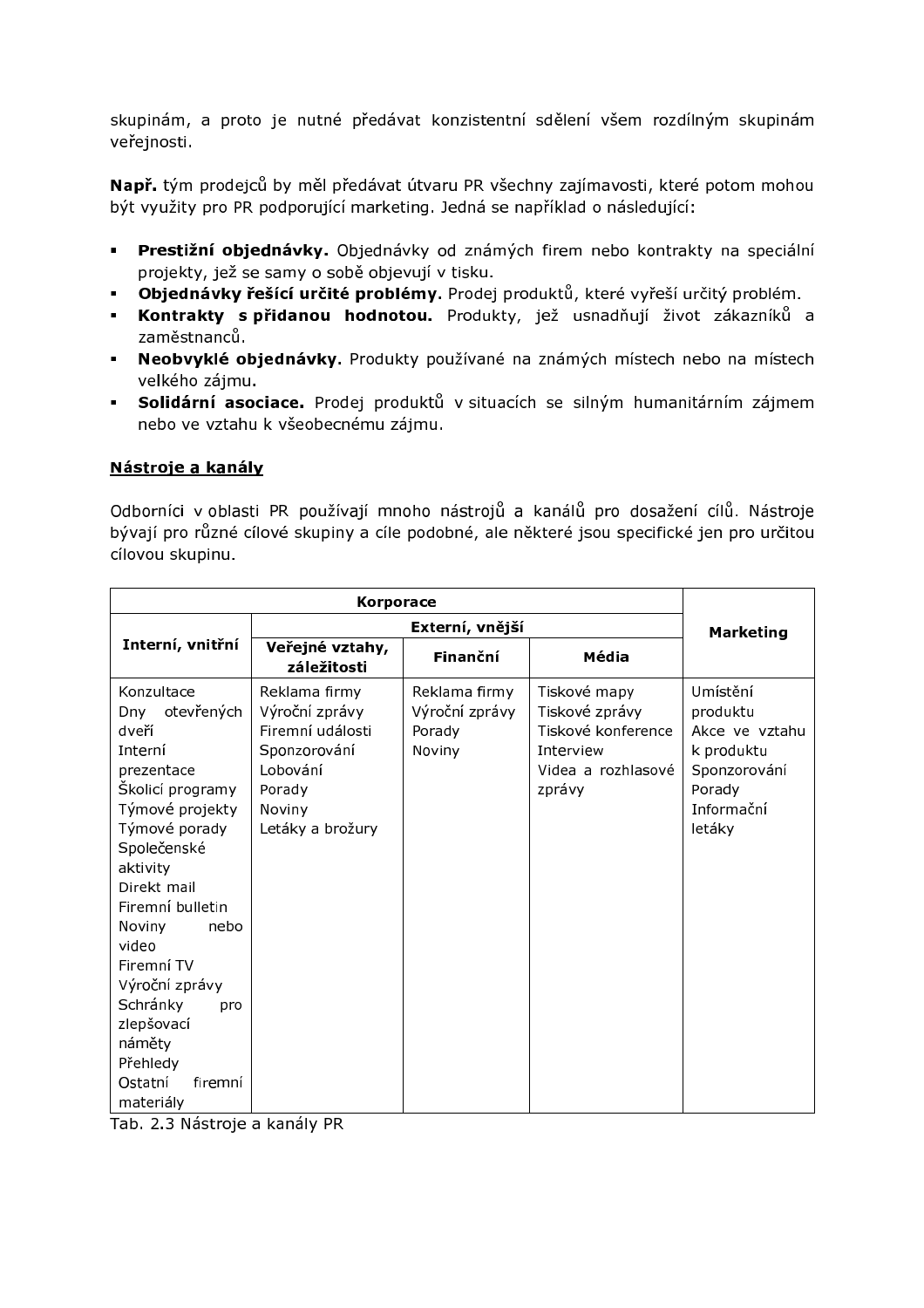## **Interní PR**

Interní PR představují speciální kategorii nástrojů a technik. Ideálně jsou to nástroje a techniky dvoukanálové. K nástrojům interního PR patří:

- Osobní a ústní komunikace klíčovým prvkem jsou strukturované konzultace. Nestačí pouze spoléhat na spontánní a proaktivní postoj zaměstnanců vstupujících do otevřených dveří kanceláře manažera. Dvoustrannou komunikaci mezi pracovníky a manažery a mezi pracovníky navzájem je třeba dobře zorganizovat. Například manažeři by měli prezentovat a objasňovat základní strategické směry, organizační změny a úlohu zaměstnanců při jejich realizaci. Kromě nesporného vlivu na znalosti a dovednosti by měli školicí programy posilovat interní komunikaci mezi zaměstnanci, poskytovat strukturované postupy a možnosti hovořit o problémech, s nimiž se firma potýká. Podobně lze charakterizovat porady týmů, projekty a společenské aktivity zaměřené na posilování týmového ducha (závody motokár, střílení, exotické výlety nebo víkendy přežití).
- Komunikace prostřednictvím médií přímé rozesílky, mailing (direkt mail) nebo vnitřní e-mail jsou velmi účinnými nástroji interní komunikace. Méně efektivní jsou zprávy z ředitelství, kterých si lidé příliš nevšímají. Firemní noviny se rovněž užívají poměrně často a usnadňují komunikování méně naléhavých informací. Firemní televize umožňuje vysílání důležitých informací na místech, kde je hodně lidí jako jsou jídelny nebo haly. Výroční zprávy lze poskytovat všem zaměstnancům. Drobné dárky jako pera, bloky, šálky na kávu apod. podporují firemní logo a slogany hlavních komunikačních kampaní.

Např. Interní komunikace je dvoustranná, a proto jsou schránky na zlepšovací náměty velmi dobrým nástrojem pro komunikaci zdola nahoru. V padesátých letech podalo 45 000 zaměstnanců firmy Toyota v Japonsku pouze několik desítek námětů ročně. V osmdesátých letech to již bylo 900 000 ročně, tj. v průměru 20 námětů na zaměstnance, a úspory dosáhly 230 mil. dolarů. Schránky jsou velmi dobrým komunikačním nástrojem, ale nemohou nahradit verbální komunikaci, která je ze své podstaty mnohem efektivněiší.

### Veřejné vztahy

Smyslem firemní reklamy je posílení postoje k firmě či jejím produktům. Takový typ komunikace je mnohdy zaměřen především na smyslové vnímání a pocity, méně již na přenos informací nebo odhalení možností prodeje. Převážně je zacílen na širokou veřejnost. Tento nástroj PR se často uplatňuje k posílení image firmy. Společnosti k tomu používají různé typy publikací k informování veřejnosti anebo vyvolání příznivého dojmu u cílového publika, například firemní bulletiny, letáky, brožury a výroční zprávy. Sponzorství je dobrý nástroj k posílení image firmy.

Lobování je pojem, který vyjadřuje aktivity firem zaměřené na ovlivňování vlády a zájmových a nátlakových skupin při jejich jednáních. Znamená to poskytování informací, vyjednávání, ovlivňování s cílem dosažení nejlepšího výsledku pro firmu. Někdy se k lobování využívají specializované firmy. Je to sektor rostoucího významu se značným počtem pracovníků - lobbyistů.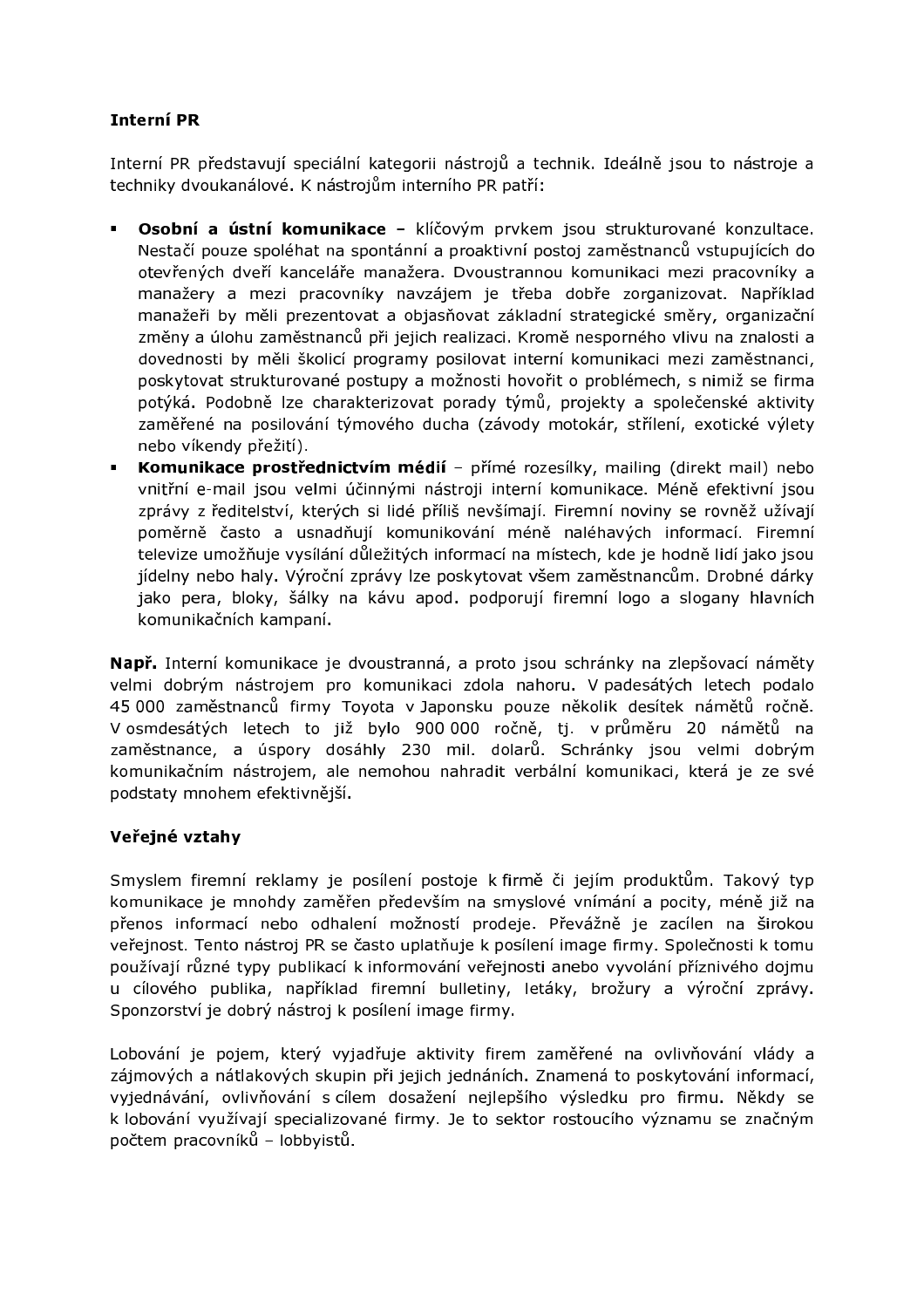## Finanční PR

Porady, bulletiny a firemní reklama bývají zacíleny rovněž na finanční veřejnost. V této souvislosti však budou nejdůležitější výroční finanční zprávy, které posilují finanční reputaci firmy a předávají se investorům či bankám.

### Mediální PR

Účelem těchto vztahů je vytvářet publicitu a tím zasáhnout další důležité skupiny veřejnosti. Publicita je vyvolávána zájmem médií o nové události. Nestane-li se však něco mimořádného, média neprojevují o firmy zájem. Z toho důvodu jsou nezbytné profesionální PR aktivity, vedoucí k vyvolání zájmu médií.

Nástroji pro mediální PR jsou výňatky z tisku (press kit), tiskové zprávy (press relases) a audiovizuální zprávy v podobě Video News Releases (VNR) a Radio News Releases (RNR). Výňatky z tisku obsahují dokumentaci, fotografie, zprávy a tisková sdělení, jež se posílají novinářům nebo jsou prezentovány na tiskových konferencích. Tisková zpráva je dokument, který obsahuje materiál, který firma zamýšlí zveřejnit v tisku. VNR a RNR jsou audiovizuální sdělení zaznamenané na kazetě a zaslané televizním nebo rozhlasovým stanicím bezplatně k využití. Jsou zpracovány tak, aby mohly být okamžitě bez jakékoli úpravy vysílány, což má také zabránit změnám sdělení.

Následující výčet je stručným návodem, jak psát tiskovou zprávu:

- · Zřetelný cíl: víme, co chceme říct.
- · Úvodní odstavec: struktura sdělení.
- Co je ve sdělení nového: objasněte detaily.
- · Přizpůsobení: použijte styl a struktury článků, jež médium publikuje.
- Komplexnost: uveďte všechny skutečnosti a údaje.
- Redakční úprava: nevkládejte vlastní názory.
- · Jména: používejte správný způsob uvádění jmen.
- · Závěr: připojte závěrečný odstavec.
- · Úprava: posuďte dvakrát, co jste napsali, a potom přečtěte ještě jednou.
- Přesnost a jednoduchost: usilujte o dokonalé, nové sdělení.

Na tiskových konferencích a rozhovorech má firma možnost hovořit o těch oblastech, které považuje za důležité nebo nové.

Pravidla pro dobré vztahy s médii isou následující:

- Sledujte, co dané médium skutečně považuje za novinku.  $\mathbf{H}^{\text{max}}$
- · Zajistěte, aby sdělení bylo přesné.
- · Pouze to, co je aktuální, je nové. Neopírejte se o staré skutečnosti.
- · Fakta a skutečnosti musí být důležité pro čtenáře.
- · Všechno, co se odlišuje od normálu, je potenciální novinkou. To, co se děje denně, není nic nového.
- · Skutečnosti sdělené autoritami (ředitelem firmy nebo marketingovým manažerem) jsou považovány za důležitější než to, co řekne mladý zaměstnanec.
- Uveďte jméno a kontakt na kompetentní osobu pro ty, kteří se chtějí na něco zeptat.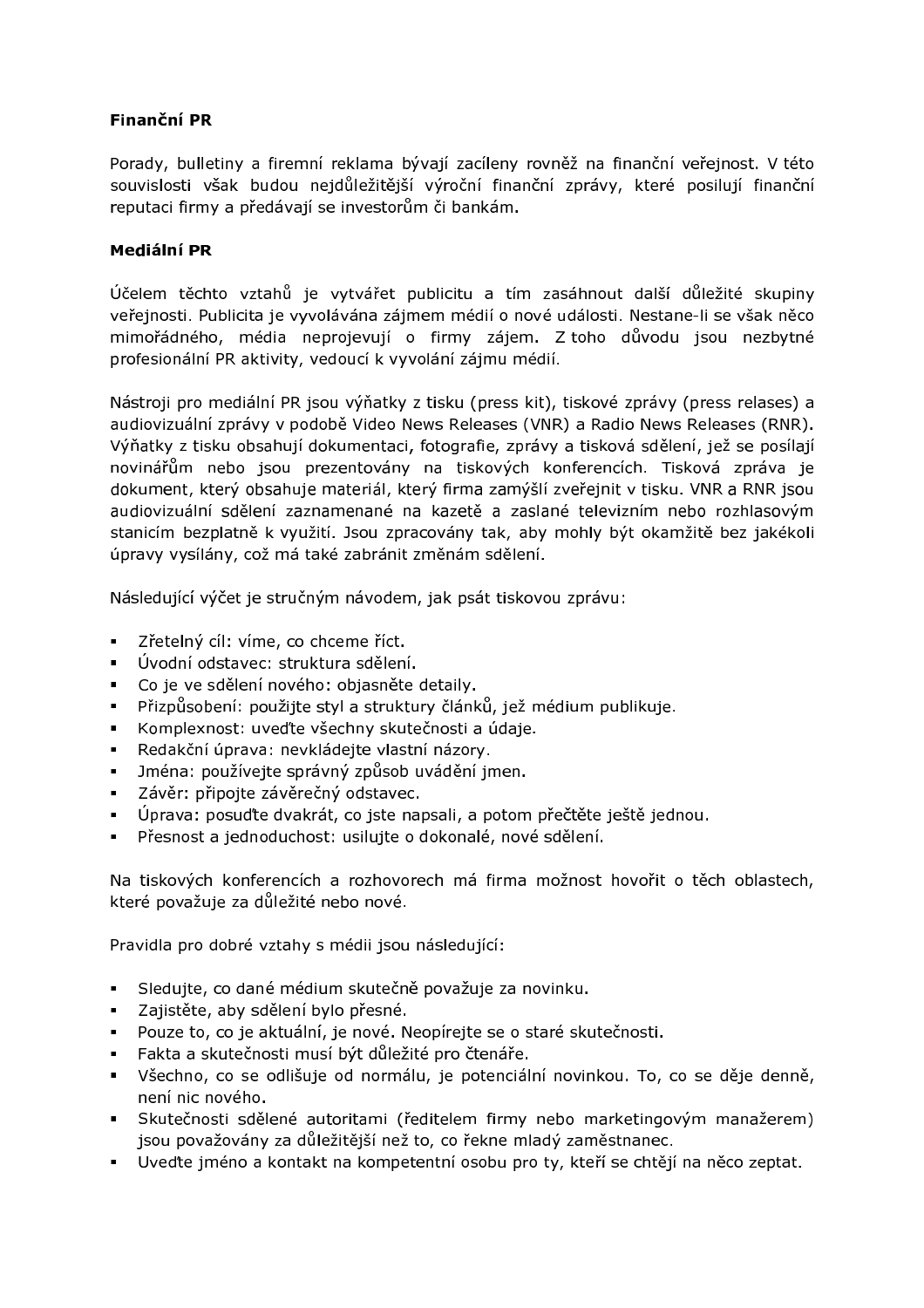· Nepředpokládejte, že médium otiskne vaše sdělení tak, jak jste ho připravili. Bude posouzeno a upraveno.

### Marketingové PR

Důležitým nástrojem PR je rozesílání bulletinů maloobchodníkům, dodavatelům a dalším subjektům, jež mají s firmou kontakty. Tato aktivita doplňuje a posiluje úsilí prodejců a činnosti podporující prodej. Stále četnější a oblíbenější formou komunikace, která spojuje PR a sponzorství, je umístění produktu do televizního zábavního programu nebo do filmu.

Např. City500 je evropská síť stovky nezávislých hotelů, které se nacházejí v hlavních městech zemích Evropy. Každý hotel platí určitou částku a předává svou klientskou databázi do integrované sítě. Členové City500 informují své hosty o dalších hotelech v databázi. City500 provádí pravidelný průzkum mezi tisíci hosty, aby byly objasněny cestovní zvyklosti, potřeby, přání a stížnosti zákazníků. Díky moderním informačním technologiím je výroba bulletinu realizována tak, že informace jsou adresovány vždy člověku, kterého se to týká, tedy každý bulletin je individuální. Každý hotelový host dostává – s ohledem na daný hotel – upravený, zákaznicky orientovaný bulletin. Síť je velmi úspěšná a počet jejích členů se zvyšuje.

### Rozpočet

Pro tvorbu rozpočtu lze použít různé techniky, postupy. Jedná se o:

- historické porovnání zpracování rozpočtu na základě toho, co bylo vynaloženo v minulém období, případně upraveno podle nových okolností. Uvedení nového produktu vyvolá zvýšení rozpočtu, omezení konkurence naopak jeho snížení. Tento postup však zpravidla nevede k rozpočtu optimálnímu, neboť výchozí údaje nemusí být vhodné nebo si firma vede tak dobře, že by mohla rozpočet snížit. Přístup postrádá strategické zacílení, ohled na změny vnějšího prostředí, větší příležitosti pro PR nebo i hrozby.
- zdrojové rozpočtování v tomto případě manažeři posoudí, jaké zdroje jsou potřebné (např. další tiskový mluvčí, koordinátor PR aktivit apod.) a spočítají, kolik to bude stát. Tento postup vykazuje stejné nedostatky jako stanovení rozpočtu na základě historického porovnání, i když zde se přece jen berou v úvahu některé reálné potřeby PR.
- **rozpočet podle aktivit** při uplatnění této metody se nejprve naplánují programy a aktivity PR a následně se vypočte, kolik to bude stát. Pozitivum metody spočívá v tom, že vychází z úkolů, jež musejí být realizovány, ale současně postrádá dlouhodobý pohled.
- konkurenční porovnání velmi podobné metodě rozpočtování podle aktivit. Rozdíl spočívá v tom, že se definují programy a aktivity PR a následně jsou agentury vyzvány ke zpracování návrhů a rozpočtu.
- podíl na příjmu technika založená na předem stanoveném zvýšení výnosu nebo obratu. Má stejné nedostatky jako metody historického porovnání, tzn. chybí strategický pohled, a jestliže rozpočet pro PR roste spolu s růstem obratu, ztrácí to vnitřní logiku, protože v takovém případě by rozpočet PR mohl klesat.
- odvětvové porovnání přináší spíše údaje pro benchmarking než pro tvorbu rozpočtu. Opět chybí strategické hledisko a vztah k definovaným úkolům.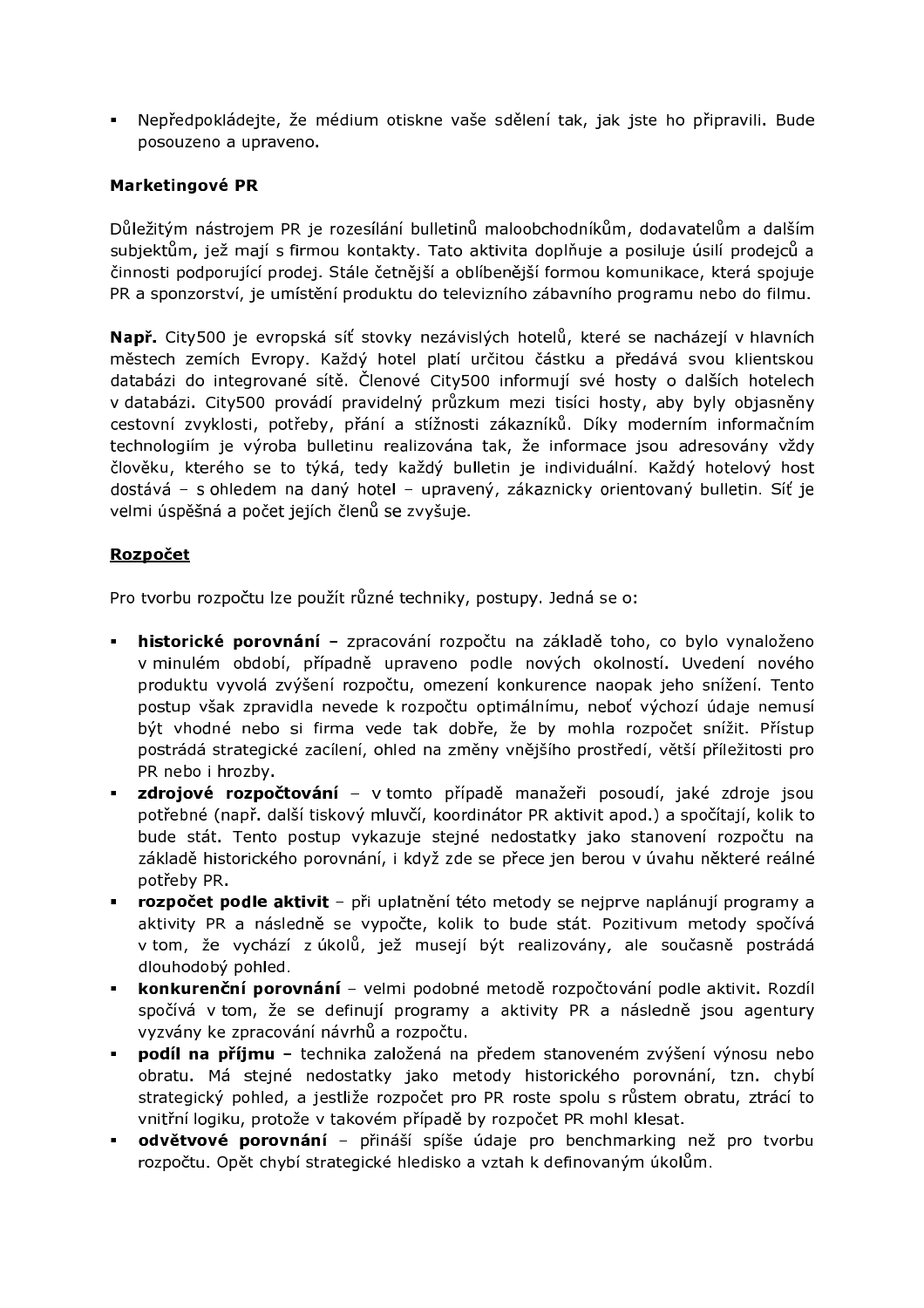· paušální rating - metoda bodování, definuje publikum a cíle, kterých má být dosaženo. Např. 30 % povědomí a 70 % příznivý postoj u veřejnosti a finančních stakeholderů na konci tohoto roku. Při tvorbě tohoto rozpočtu lze uplatnit zkušenosti z využívání jiných komunikačních nástrojů jako jsou reklama a direkt mail.

Avšak stejně jako všechny komunikační aktivity, ani PR nejsou vědou exaktní a cíle, jichž má být dosaženo, jsou často dlouhodobé. Protože je obtížné udělat rozpočet, ocitají se PR agentury stále více v situaci, kdy jsou placeny za výsledky než podle předem daných rozpočtů.

### Měření výsledků PR

Efektivnost PR kampaní lze měřit pouze tehdy, jsou-li stanoveny měřitelné cíle. To znamená, že krátkodobé či dlouhodobé povědomí, změny názorů, postoje a jména firmy je třeba změřit u cílové skupiny. Vývoj obratu či podílu na trhu nejsou dobrými ukazateli, protože nepředstavují cíle PR aktivit a také jsou značně ovlivněny dalšími nástroji marketingového a komunikačního mixu. Výsledky PR je možné posoudit na základě tří ukazatelů výkonu: vstupů, výstupů a ukazatelů úspěchu.

Ukazatel vstupů měří aktivity PR, např. počet nových sdělení, počet realizovaných rozhovorů, počet obchodních porad, počet návštěv supermarketů a rozeslaných brožur. Jedná se o měření úsilí, nikoli výsledků, a proto není vhodné pro efektivnost PR, ale může být užitečné pro zjištění realizovaných aktivit.

Ukazatel výstupu měří výsledky PR ve směru pokrytí médií a publicity. Příkladem jsou taková měření jako je prostor v tisku, čas v televizi věnovaný firmě, události nebo značce, délka otištěného sdělení, styl používaných nadpisů nebo úroveň čtenářů či diváků. Měření výstupů je sice užitečným ukazatelem, přesto však neposkytuje informace o tom, jak dobře bylo dosaženo stanovených cílů.

Ukazatel úspěchu měří rozsah dosažení předem stanovených cílů ve vztahu ke skupinám, jež jsou předmětem zájmu. Tento postup se velmi podobá měření efektivnosti reklamy. Příklady měření: podíl dosaženého cílového publika, změny ve znalostech a povědomí, změny v názorech a postojích, vývoj image a dobrého jména, rozsah změn v chování.

#### Komunikace v krizovém období

V období, kdy se firma dostane do nepředvídané krize, mají PR mimořádně důležitou úlohu. Krize mohou mít násobné příčiny: v produktech firmy se objeví toxické látky, potopená loď otráví vodu, nový model auta neobstojí při náročných testech nebo se vrcholoví manažeři firmy ocitnou ve veřejném skandálu. Správně postavená strategie PR musí vždy počítat s možností krize a PR na ni musejí být připraveny. Jedná se o soubor předem připraveným pravidel a postupů, jež vytvářejí určité scénáře pro možné krizové situace. Bez těchto pravidel a postupů se krize mnohdy změní v katastrofu. Přitom v současnosti je vznik krizí mnohem pravděpodobnější než dříve. Všechny cílové skupiny, zájmové skupiny zákazníků a média velmi pečlivě firmy pozorují a moderní technologie usnadňují okamžité rozšíření novinek o nehodách či jiných nepříjemnostech. Proto má příprava na krize rostoucí důležitost a vyžaduje vysokou profesionalitu.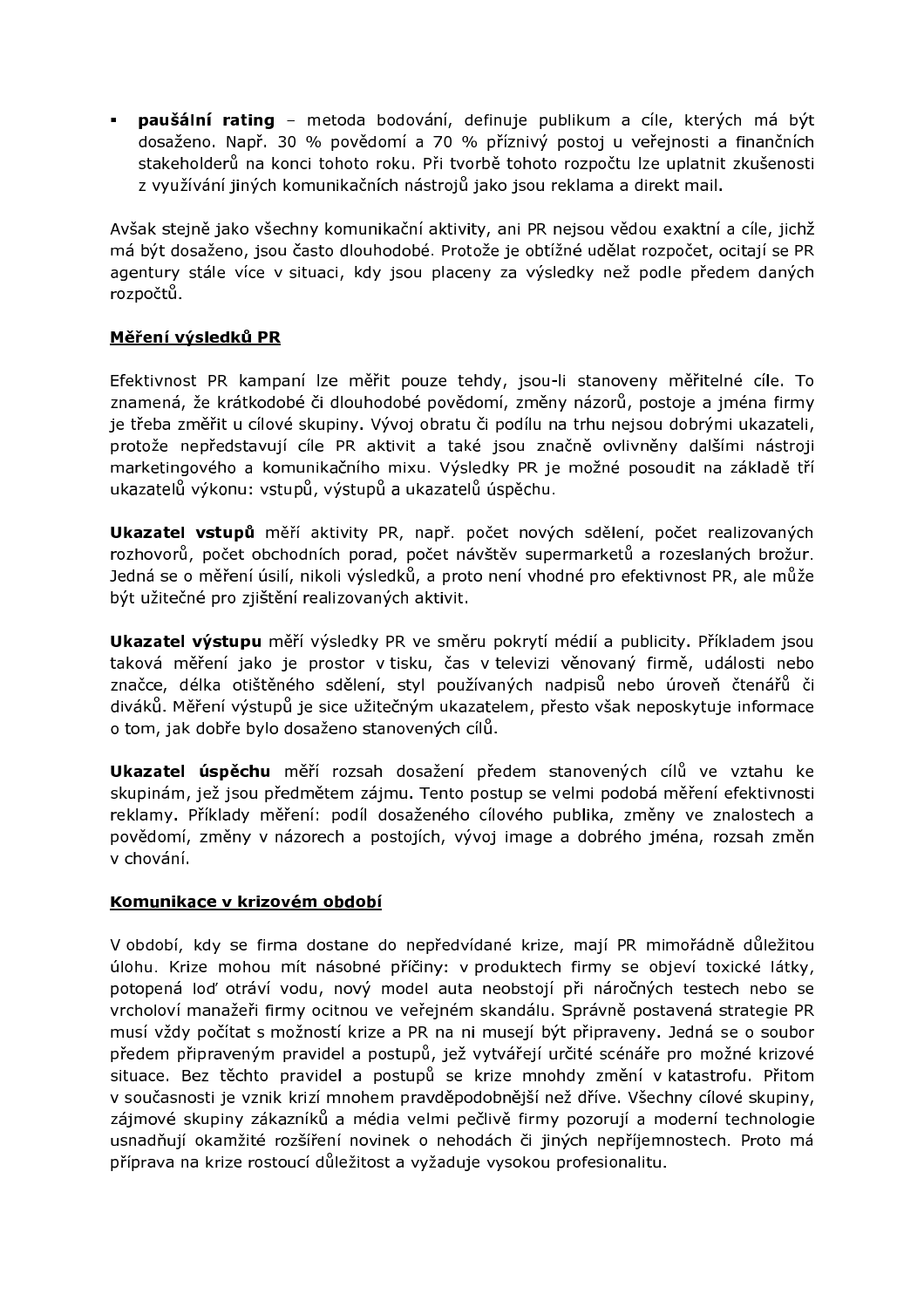Nejdůležitějším faktorem v krizovém managementu je způsob, jakým se firma chová a komunikuje před krizí, zda má v zásobě dobré jméno. I v takovém období je důležité postupovat podle určitých pravidel. Pravidla pro komunikaci před krizí jsou následující:

- komunikujte,
- buďte v kontaktu a reagujte, odpovídejte,  $\mathbf{r}$  .
- · nedělejte nic, pokud problém neexistuje,
- budujte důvěru na dialogu,
- · budujte hodnotu značky,
- vytvořte scénáře pro nečekané události.

Mezi známostí firmy a sympatiemi k ní existuje silná korelace. Budovat povědomí lze prostřednictvím intenzivní komunikace s důležitými cílovými skupinami. Tyto skupiny nejsou nepřátelé nebo nepohodlní lidé, nýbrž ti, které firma velmi potřebuje, pokud se něco stane. V případě, že se firma chová přátelsky a vstřícně, mohou to být právě oni, kteří jí pomohou v těžkých časech.

Firmy musejí mít připravené scénáře pro nečekané události, přestože je velmi obtížné přesně předvídat, co se může stát. Pracujeme tedy s pravděpodobností: podnikáte-li v nákladní námořní dopravě, může se loď potopit a způsobit ekologickou katastrofu; vyrábíte-li ocel, může dojít k vážné havárii; vyrábíte-li léky, lidé mohou zemřít v důsledku záměny obsahu a nálepky apod. Proto by firmy měly provádět "audit problémů", jež jsou v podstatě potenciálními ohnisky krizí. Cílem takového auditu je odhalit vše, co by mohlo mít nějaké následky a co by mohlo pomoci firmě se na to připravit.

Příprava na zvládání krize:

- Připravte seznam problémů a jejich možných dopadů a nechejte ho kolovat.
- · Určete oblasti zájmu a možné příležitosti.
- · Sledujte legislativu týkající se trhu.
- Stanovte, kdo bude mít odpovědnost ve vztahu k jednotlivým problémům.
- $\mathbf{u}$  . Předem vytvořte krizový tým.
- · Mějte k dispozici vybavení pro případ nehod ve všech částech firmy.
- · Připravte školení podle firemních pravidel.
- · Stanovte a připravte firemní mluvčí.
- Vytvořte rozhodovací postupy.
- · Představte si, že všechny otázky a odpovědi budou prezentovány široké veřejnosti.
- · Připravte strategická prohlášení pro mluvčí.
- · Simulujte situaci a otestujte postup.
- Komunikujte současně interně i externě.
- · Pamatujte, že každý zaměstnanec reprezentuje firmu.
- · Dolaďte všechny postupy v době klidu.

Dojde-li ke krizi, mělo by být postupováno podle následujících pravidel:

· Stanovte jednoho mluvčího. Během prvních okamžiků dojde k největším škodám, protože většina vrcholových manažerů se k situaci vyjadřuje mnohdy protichůdně.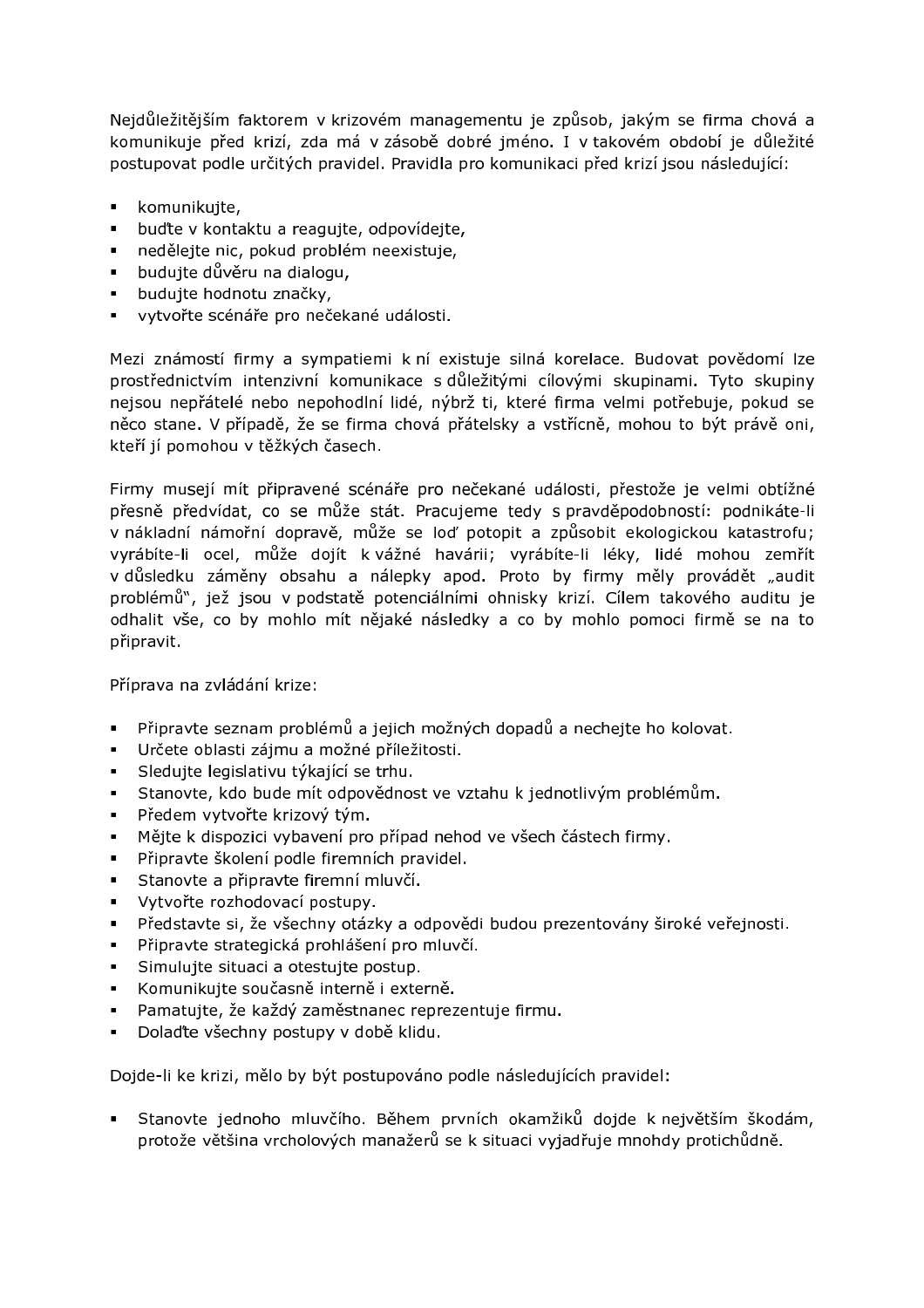- · Vysvětlujte a buďte poctiví. Je mnohem těžší neutralizovat zmatek nebo se bránit proti nařčení než jednoduše vysvětlit fakta. Vyhněte se lžím a výmyslům, protože média a nátlakové skupiny to velmi rychle odhalí a silně to poškodí firemní image.
- Nikdy se neodchylte od jednotného sdělení. Je nezbytné mít pouze jedno vysvětlení  $\mathbf{u} = \mathbf{0}$ pro kohokoli.
- · Zajistěte plnou informovanost vašich zaměstnanců, aby nevznikl zmatek a bylo zabráněno spekulacím.
- Mluvte o firmě a produktech v širším kontextu a podtrhujte jejich pozitiva.

Např. v lednu 1990 byl ve Spojených státech objeven benzen v lahvích s minerální vodou Perrier. Sedmdesát milionů lahví bylo staženo z prodeje a bylo veřejně oznámeno, že se problém týká pouze Spojených států. Ve skutečnosti to nikdo přesně nevěděl. Po několika týdnech se stejný problém objevil ve Francii. Problém způsobili francouzští zaměstnanci, kteří nevyměnili filtr v plnicím závodě, což zničilo půlroční produkci. Problém narůstal také proto, že vrcholoví manažeři firmy v různých částech světa zastávali zcela odlišná stanoviska.

Po krizi se firma dostává do fáze znovuvybudování dobrého jména na zmíněných principech.

### Shrnutí

PR představují budování reputace, dobrého jména firmy a jejich dlouhodobé udržování u různých skupin veřejnosti a stakeholderů. V závislosti na charakteru stakeholderů rozlišujeme mezi jednotlivými typy PR. Marketingové PR jsou zaměřeny na marketingové publikum a podporují zejména dosažení cílů marketingové komunikace. Firemní PR, tzn. veřejné vztahy, finanční a mediální PR, podporují image firmy a její reputaci. Zvláštním typem jsou interní PR, jež zajišťují informovanost zaměstnanců a akcionářů a motivují ke spolupráci. PR uplatňují řadu nástrojů a médií, osobní i ústní komunikaci, tiskové zprávy, firemní reklamu, direkt mail až po výroční zprávy. Specifické úkoly mají PR v období krize. Čím lepší PR v předkrizovém období, tím snáze se krize překonává. Je však nutno dodržovat určitá pravidla.

#### Doplnění k přednášce č. 9 - Reklamní agentura

V reklamních agenturách rozlišujeme pět skupin pracovníků:

- tvůrčí kreativní vytvářejí návrhy, nápady, slogany, pojetí reklamní kampaně, patří sem textaři, výtvarníci, grafici, designéři.
- výrobní produkční mohou mít k dispozici vlastní studio s režisérem, kameramanem, osvětlovačem, zvukařem, střihačem a mixérem, případně scénáristou, fotografem; produkci doplňuje počítačové zpracování návrhů, kopírovací služby, zadávání do tisku, potisk reklamních předmětů a malba.
- **pro styk s nositeli medijální pracovníci** zajišťují umístění reklam se zřetelem na finanční rozpočet a požadovaná opakování v hlavních nebo odlehlejších vysílacích časech. Např. hlavní vysílací čas od 18 hodin do 22 hodin je dražší oproti ostatním časům, za 1 modul 30 vteřin 300 - 400 tisíc korun oproti 250 ve vedlejším čase.
- pro styk se zákazníky marketingoví pracovníci ve styku se zákazníkem sjednávají smlouvy, sledují konkurenci, vyhledávají další potencionální zákazníky a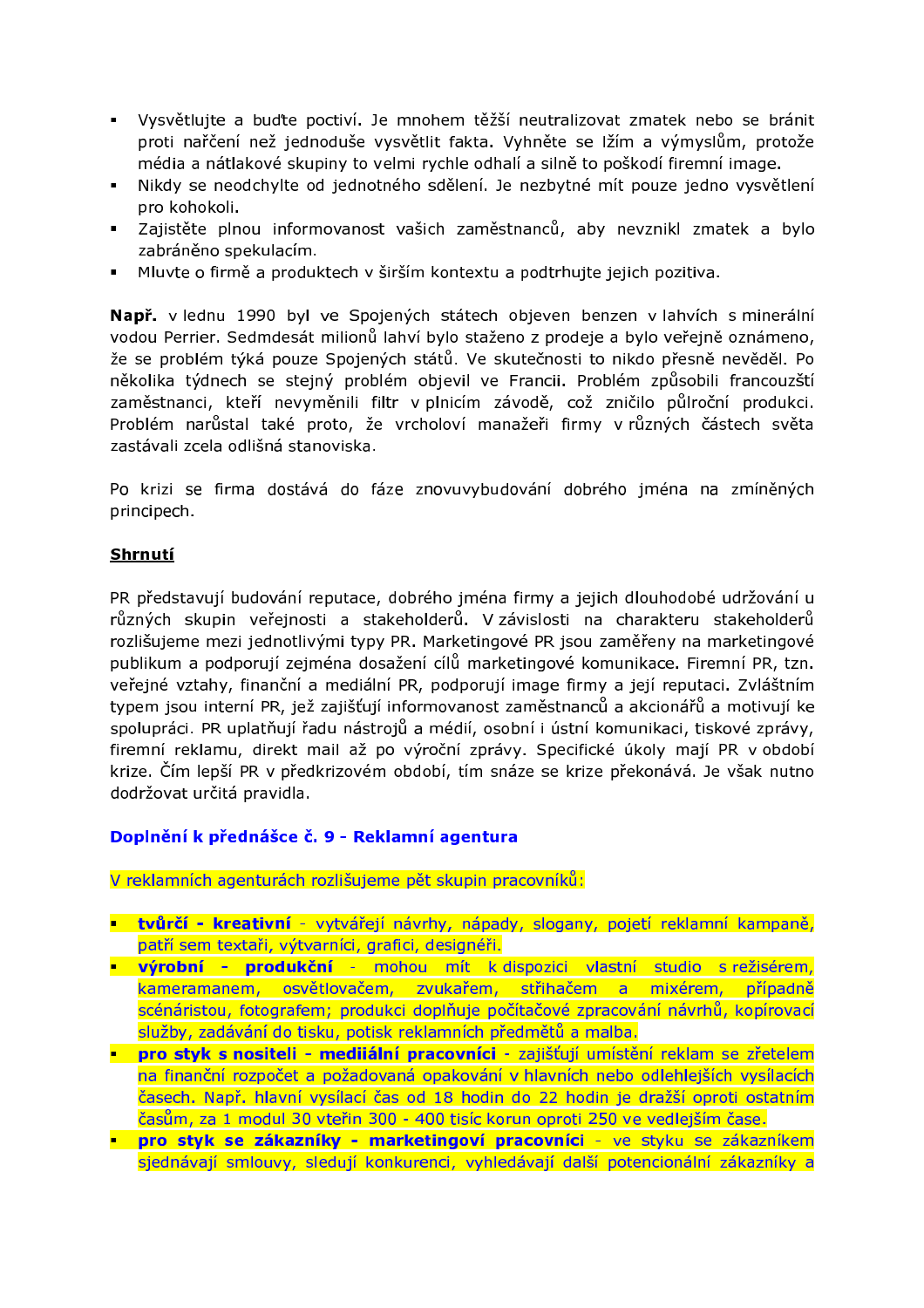připravují ve spolupráci s ostatními prezentaci nabídek, jakož i dohlížejí nad dodržováním rozpočtu podle klientů.

### doplňující služby - celkové zabezpečení - zahrnují nejčastěji ekonoma, účetního, právníka, řidiče, šéfa a sekretářku.

V případě zprostředkovatelské agentury postačuje méně lidí se zaměřením podle druhu médií - rozhlas, televize, tisk, případně s rozlišením na celostátní a regionální. Texty a spoty se přebírají hotové od zákazníka nebo objednávají k výrobě u specializovaných firem.

Práce lidí v reklamní agentuře se řídí osvědčenými zásadami:

- v reklamě se spojuje věda i umění, rozum a srdce, znalost faktů se zkušenostmi a intuicí, elán se sváteční náladou,
- reklama pomáhá jen dobrému zboží, solidním obchodníkům s rozumnými cenami a dobrou prodejní organizací,
- dobrá reklama jako dlouhodobá investice nese ovoce tři i více let,
- · o kvalitě reklamy rozhoduje jen a jen obchodní výsledek,
- reklama se zaměřuje na prodej, podporu prodeje, příznivou odezvu, pozornost, důvěru a sympatie zákazníků,
- · účinek a prodejní síla reklamy závisí na:
	- studiu a analýze podniku, zboží a zákazníků,
	- vedoucí myšlence, nápadu (ze znalostí předchozího),
	- volbě správných médií, časů a provedení (apely(,
	- dobře vážené, názorné, přesvědčivé a dynamické řeči, originální a přiléhavé grafické formě (ilustrace, písmo, barvy, papír, tisk).
- dobrá reklama je levná, protože ji zaplatí liknaná konkurence, která se opožďuje za podnikavými obchodníky,
- dobrá reklama nezdražuje zboží, protože zvyšuje tržby, tím snižuje procento režie a cenu,
- · odborné provedení reklamy svědomitou a zkušenou agenturou šetří zákazníkovi peníze, dosahuje většího výsledku na rozdíl od vyhozených peněz za nezdařené pokusy amatérů,
- kdo věří svému zboží, své firmě, miluje své zboží a zákazníky, kdo chce kupředu a nahoru, dělá reklamu, dobrou reklamu, odbornou reklamu. A reklama "udělá" jeho.

Vedle typických reklamních agentur vznikly a působí i u nás specializované agentury public relations, jejichž hlavní náplní je vytvářet image výrobků, firem a představitelů. Existující image vyžaduje soustavnou vzornost, péči a úsilí, nejen udržovat, zlepšovat. K základním prvkům image počítáme:

- **kvalitu výrobků**, bez níž by všechny další aktivity postrádaly smysl (včetně úrovně servisu, záručních lhůt a doplňkových služeb),
- **Prezentaci firmy** výrobku nebo osoby počínaje vztahem k zákazníkům, články v tisku, rozhovory, zprávami o činnosti a novinkách až po výročí firmy, samostatné publikace o podniku a projevy představitelů podniku k významným otázkám, jako sponzoři a při dalších příležitostech,
- soustavnou pozornost navazování kontaktů společenské slavnosti, plesy, rauty, jubilea, dny otevřených dveří, semináře uživatelů výrobků, kluby stálých zákazníků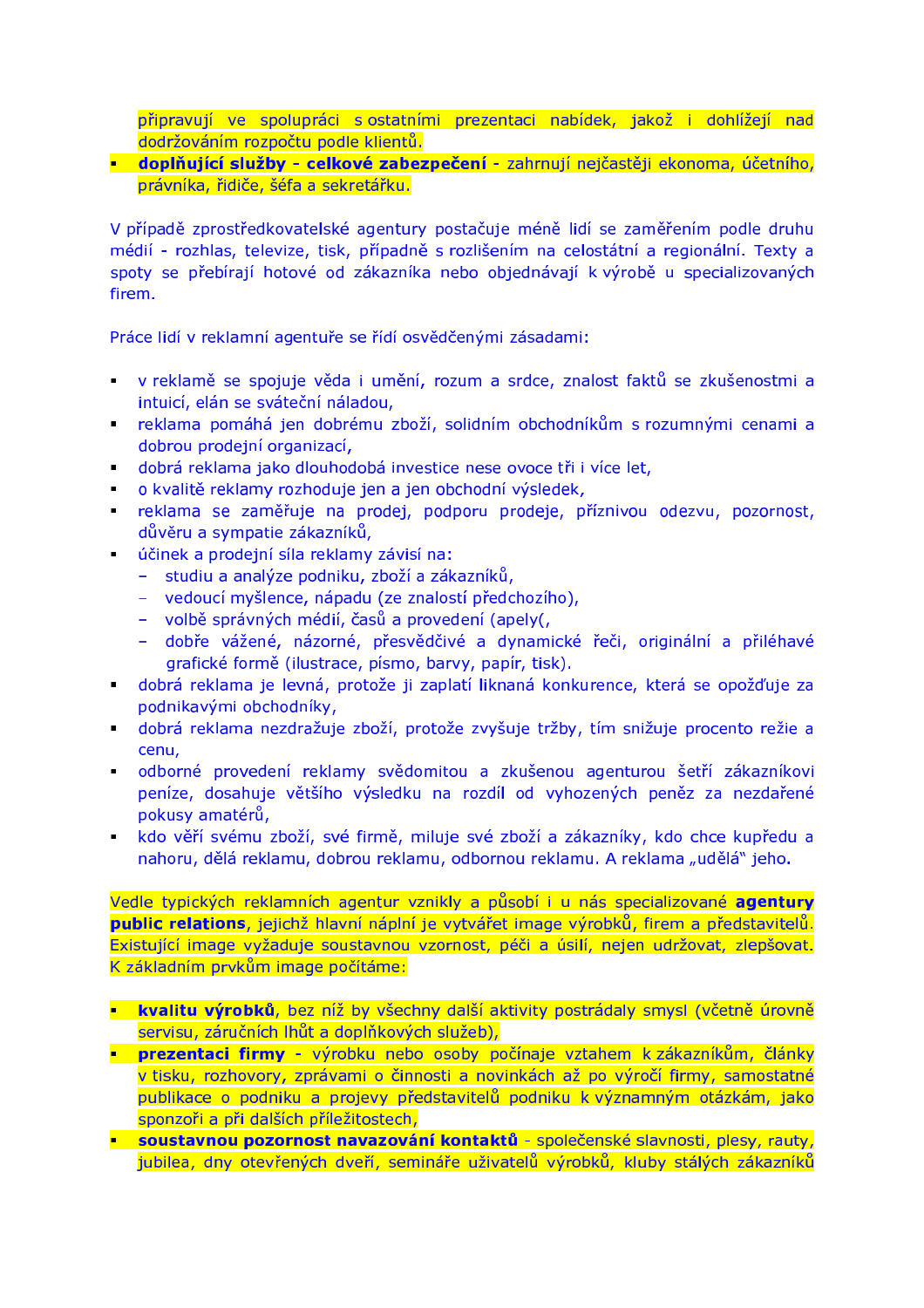s kartami pro zvýhodněný nákup, valné hromady akcionářů, spojené se společenskými událostmi,

- **tradici** spojenou s vysokou solidností.
- vyjasněné finanční vztahy, kapitálové účasti (bez podílu v podezřelých společnostech) a vytvořené rezervy, které pak umožňují podstupovat i vyšší rizika při zavádění většího počtu nových výrobků, změnách výrobního programu pronikání na nové trhy; platební schopnost - bonita podniku vytváří velmi cennou charakteristiku podniku, součást bankovních informací,
- ekologičnost výroby včetně obalů a doslouživších výrobků. Značka ekologicky šetrný výrobek představuje současně konkurenční výhodu. Uděluje ji Ministerstvo životního prostředí ve spolupráci s Ministerstvem průmyslu a obchodu. Srovnatelnou světovou kvalitu označuje u našich výrobků značka Czech made, udělovaná MPO.

K příznivému image firmy přispívá sponzorování sportu, umění, zdravotnictví i ochrany životního prostředí, jakož i charitativní dary. Na image firmy působí příznivě i zveřejňování výročních zpráv (podle zákona povinnost u akciových společností). Ve světě nenalezneme společnosti, které by se tomu vyhýbaly.

K příznivému image přispívá hodnocení výrobků nezávislými orgány - oborovou státní zkušebnou, Českou obchodní inspekcí, Českou zemědělskou a potravinářskou inspekcí, případně testy uveřejňované v novinách a časopisech nebo ve specializovaném Rádci spotřebitele.

Mezi firmy, které dlouhodobě zaujímají přední místa v hodnocení image značky patří např. Coca-cola, Mercedes-Benz, Microsoft, Pepsi-cola, Mc Donald's, Ford, Adidas, Sony, Nestlé. V Evropské unii se každoročně koná průzkum "síly značky" mezi 15 - 20 tisíci respondenty a velkou publicitu dostává prvných 50 míst. U nás se mezi uznávanými značkami objevuje mimo jiných Plzeňský prazdroj, Orion, Opavia, Škoda Mladá Boleslav.

Specializované firmy věnují svou pozornost obalům. Obaly se uplatňují při manipulaci, ochraně zboží, informacích, reklamě, ve vztahu k ekologii a estetice. Pro snadnější manipulaci vytváří obal úložný prostor pro zboží a jednotku balení. Při ochraně zboží zamezujeme klimatickým vlivům, vlhkosti, teplotě a mechanickému namáhání. Specifickou formou ochrany a manipulaci při dopravě zajišťují kontejnery a rozvinutá kontejnerová doprava, vyžadující manipulační zařízení ve skladech a překládacích stanicích - střediscích kontejnerové dopravy. Ochrana znamená i zamezit nepříznivým účinkům na zdraví lidí nebo na životní prostředí (např. obaly na těkavé látky, jedy, kyseliny, koncentrované sloučeniny).

Informační využití obalu se zvyšuje s rozmanitostí zboží, pestrostí sortimentu a potřebou rozlišit často jemné rozdíly u výrobků vzájemně zastupitelných. Informace zajišťuje vizuální komunikaci mezi výrobcem, dopravcem, obchodníkem a spotřebitelem. Výrobce informuje o způsobu použití výrobku návodem někdy přímo na obalu, recepty, pokynem pro dávkování a skladování.

Reklama spojená s obalem výrobku má za úkol upoutat pozornost kresbou, nápisem, barvami, motivem - designéři mohou vzhledem obalu velmi zlepšit prodejnost výrobku.

V ekologické funkci oceňujeme vratné obaly, recyklovatelné, vyrobené z recyklovaných surovin.